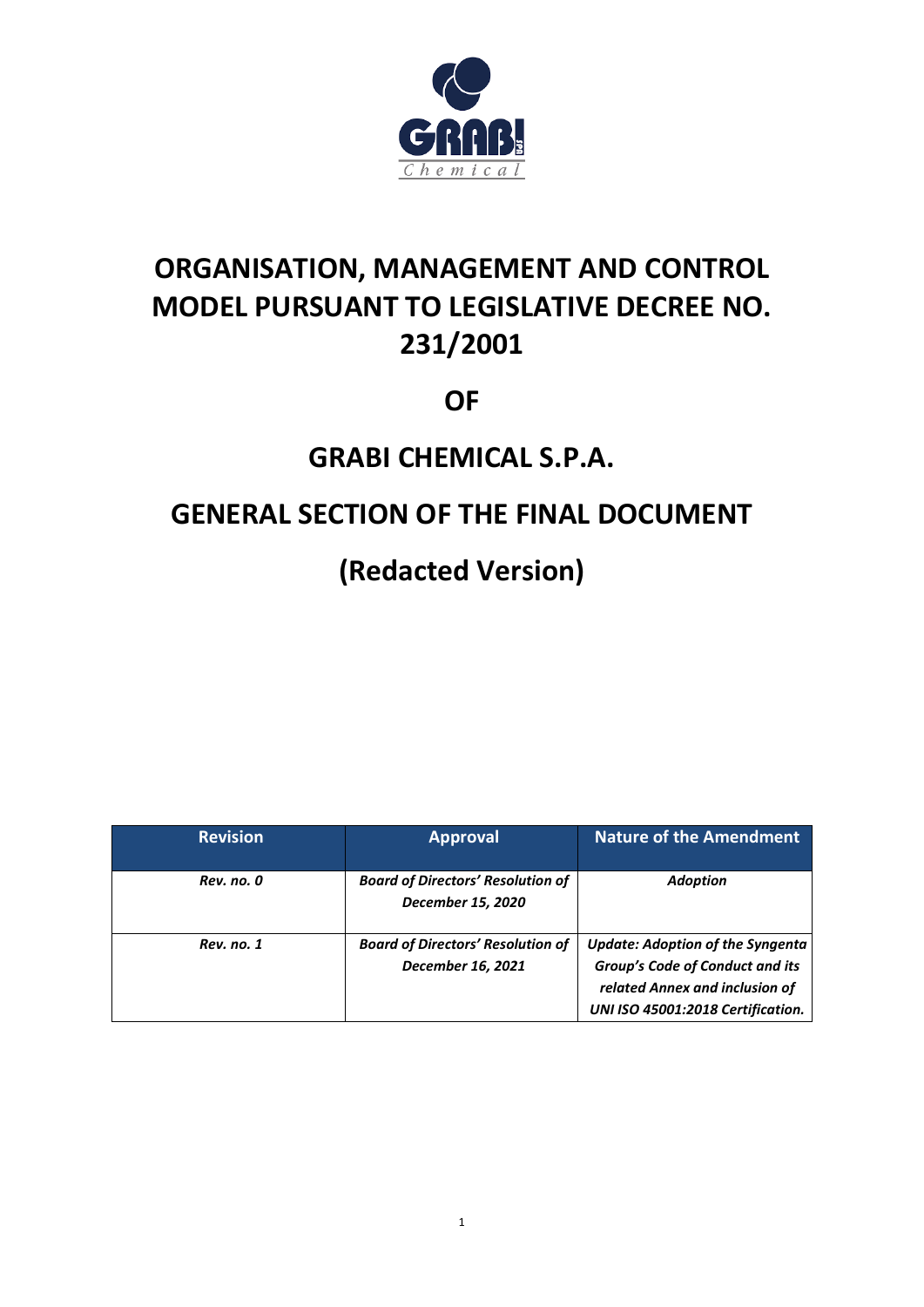

# **TABLE OF CONTENTS OF THE GENERAL SECTION**

| 1. THE ADMINISTRATIVE LIABILITY OF COMPANIES FOR THE COMMISSION OF OFFENCES PURSUANT                                                                              |
|-------------------------------------------------------------------------------------------------------------------------------------------------------------------|
|                                                                                                                                                                   |
|                                                                                                                                                                   |
|                                                                                                                                                                   |
| 2. THE ADOPTION AND IMPLEMENTATION OF AN ORGANISATION, MANAGEMENT AND CONTROL<br>MODEL INVOLVING THE ENTITY'S EXEMPTION FROM ADMINISTRATIVE LIABILITY PURSUANT TO |
|                                                                                                                                                                   |
| 2.2. The integration of the provision: The Guidelines of the Trade Associations and the best                                                                      |
| 3. THE ORGANISATIONAL, MANAGEMENT AND CONTROL MODEL OF GRABI CHEMICAL PURSUANT                                                                                    |
|                                                                                                                                                                   |
| 3.2. The activities preliminary to the adoption of the Company's Model. The activity performed by                                                                 |
|                                                                                                                                                                   |
| 4. THE GOVERNANCE MODEL AND ORGANISATIONAL STRUCTURE OF GRABI CHEMICAL 13                                                                                         |
|                                                                                                                                                                   |
| 4.2. The organizational structure and the intercompany service agreement  13                                                                                      |
| 4.2.1. Definition of the Company's organisational chart and responsibilities 13                                                                                   |
|                                                                                                                                                                   |
| 4.2.3. The organisational structure relating to Workplace health and safety, operational                                                                          |
|                                                                                                                                                                   |
|                                                                                                                                                                   |
|                                                                                                                                                                   |
|                                                                                                                                                                   |
|                                                                                                                                                                   |
|                                                                                                                                                                   |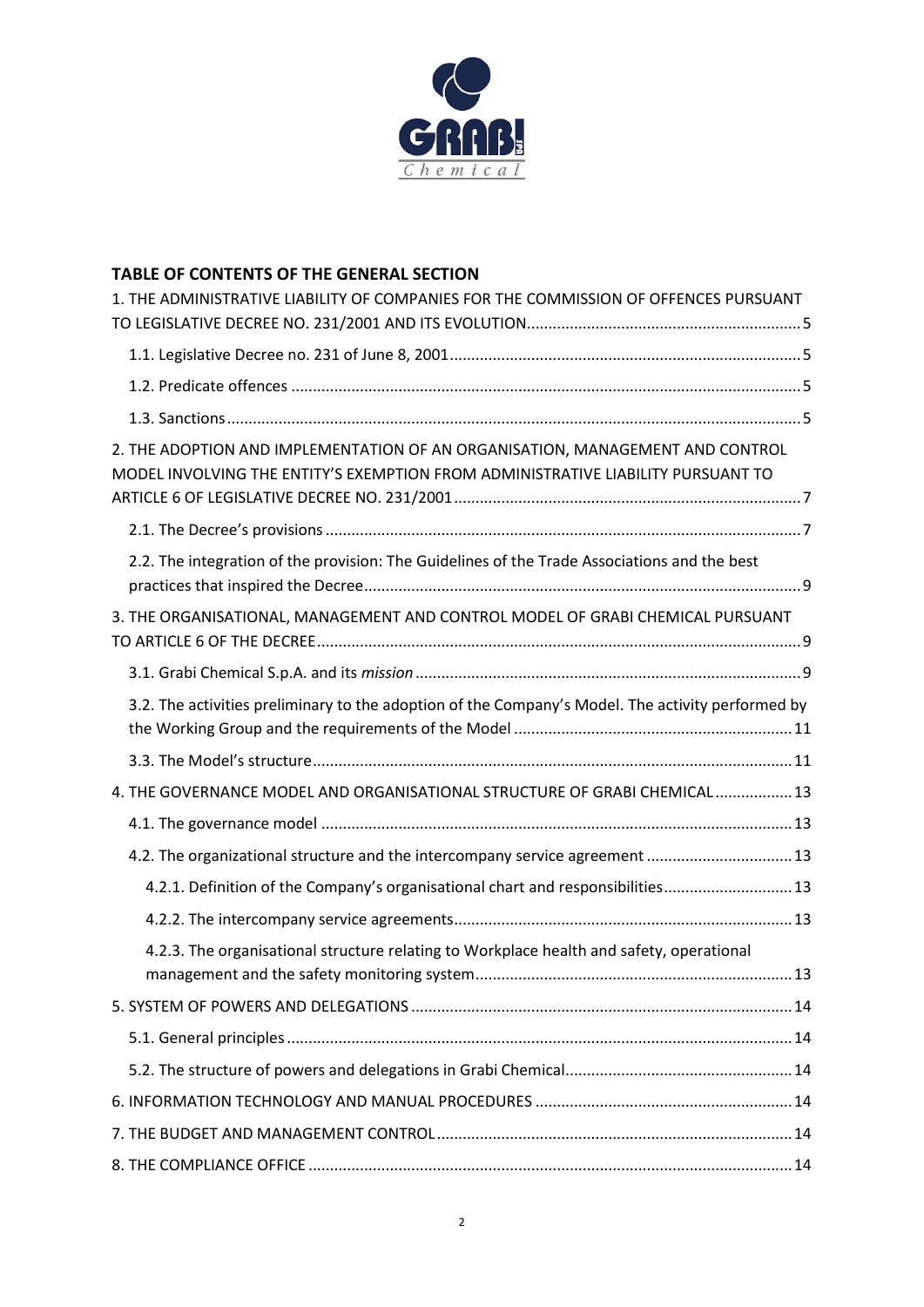

| 8.1. The appointment, composition and requirements of the Compliance Office 14    |  |
|-----------------------------------------------------------------------------------|--|
|                                                                                   |  |
|                                                                                   |  |
|                                                                                   |  |
|                                                                                   |  |
|                                                                                   |  |
|                                                                                   |  |
|                                                                                   |  |
|                                                                                   |  |
|                                                                                   |  |
|                                                                                   |  |
|                                                                                   |  |
|                                                                                   |  |
|                                                                                   |  |
|                                                                                   |  |
|                                                                                   |  |
| 11. COMMUNICATION AND TRAINING RELEVANT TO THE MODEL AND PROTOCOLS 22             |  |
| 11.1. Communication and involvement as regards the Model and relevant Protocols22 |  |
|                                                                                   |  |
|                                                                                   |  |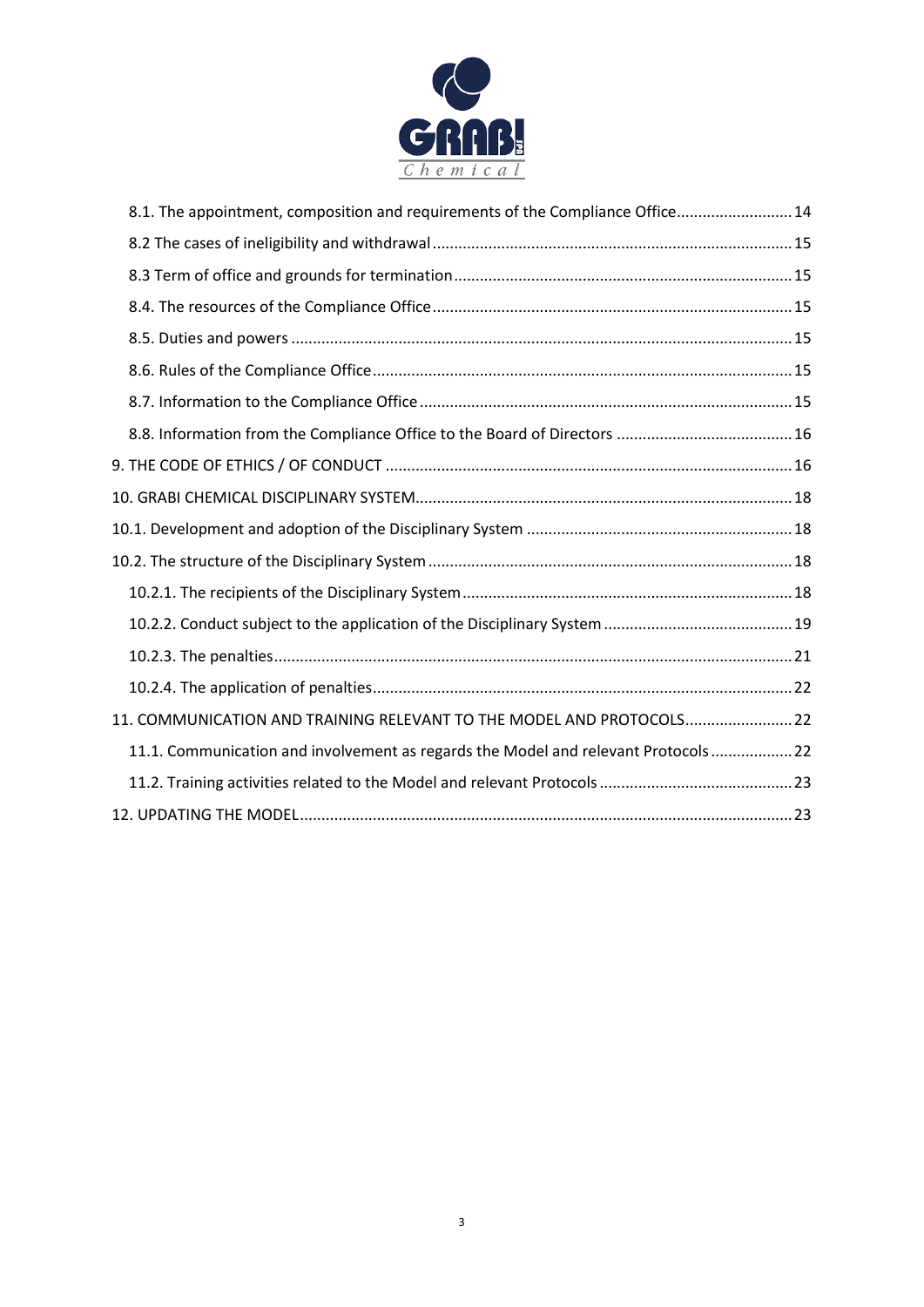

# **GENERAL SECTION**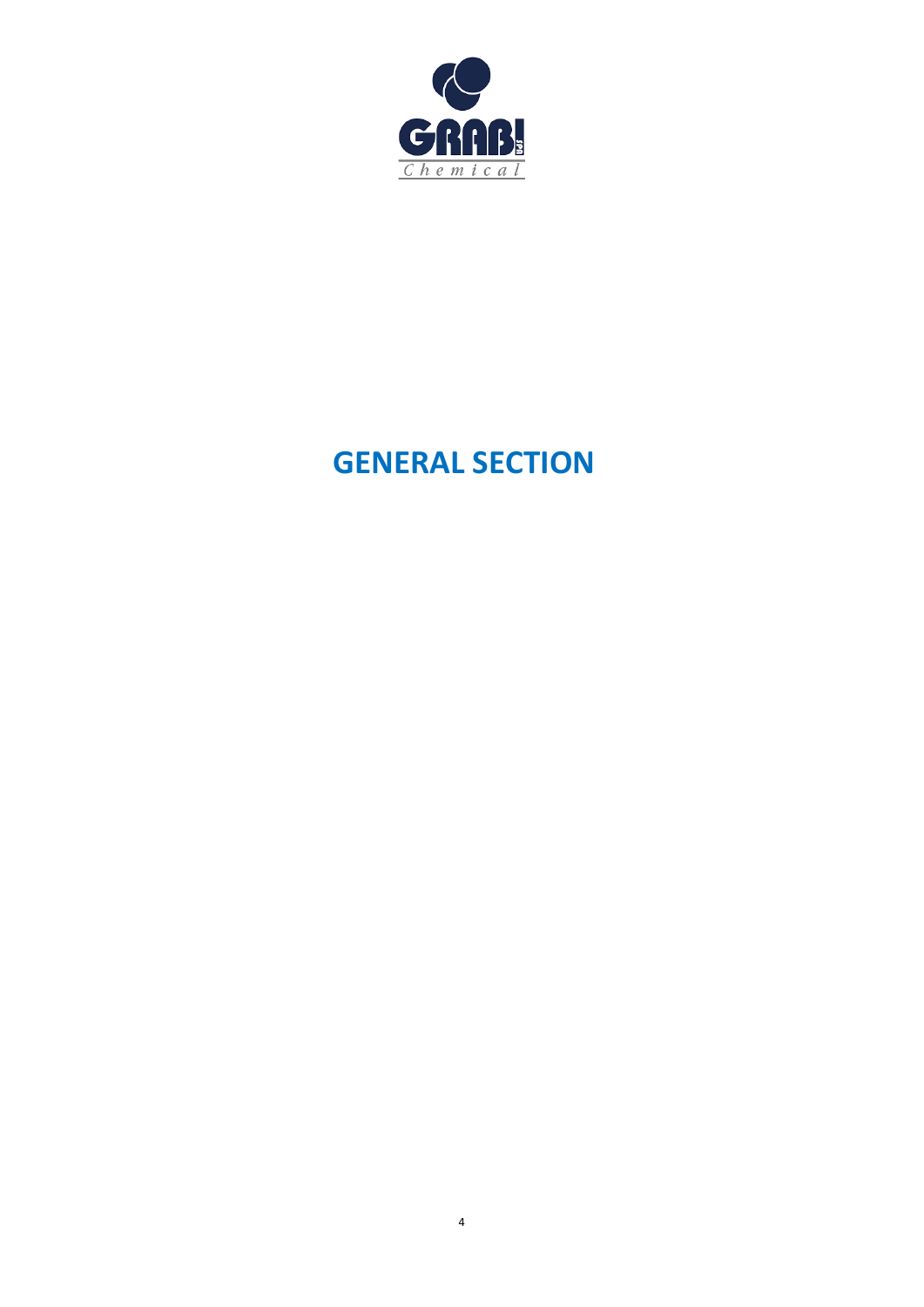

# <span id="page-4-0"></span>**1. THE ADMINISTRATIVE LIABILITY OF COMPANIES FOR THE COMMISSION OF OFFENCES PURSUANT TO LEGISLATIVE DECREE NO. 231/2001 AND ITS EVOLUTION**

# <span id="page-4-1"></span>**1.1. Legislative Decree no. 231 of June 8, 2001**

Legislative Decree no. 231/2001 of June 8, 2001, governing the "*Regulation of administrative liability of legal persons, companies and associations including those without legal personality*" (hereinafter also "**Decree**"), in implementing the delegated powers conferred pursuant to Law no. 300 of September 29, 2000, has introduced a system of administrative liability for entities, comparable to criminal liability, in the event that certain specific offences are committed in the interest or to the benefit of the entities by:

- a) persons who carry out functions of representation, administration or management of the Entity or one of its financially and operationally independent organisational units, and also by persons who exercise, (also *de facto)* management and control powers over the Entity (socalled *Senior Managers*) 1 ;
- b) persons subject to the management or supervision of one of the subjects specified above (socalled *persons in subordinate positions*)*.*

The old principle *societas delinquere non potest*<sup>2</sup> has thus been overcome and an autonomous responsibility of the legal entity has been established.

As regards the recipients of the new form of liability, the Decree specifies that these are "entities with legal personality, companies and associations, including those without legal personality". On the other hand, excluded from the list of recipients are the State, public territorial entities (Regions, Provinces, Municipalities and Mountain Communities), non-economic public entities and, in general, all entities that perform functions of constitutional relevance (Chamber of Deputies, Senate of the Republic, Constitutional Court, General Secretariat of the Presidency of the Republic, CSM, CNEL).

# <span id="page-4-2"></span>**1.2. Predicate offences**

In order to establish administrative liability pursuant to the Decree, in Section III of Chapter I of the Decree, only specific types of offences (the so-called predicate offences<sup>3</sup>) are identified as relevant, as better described in **Annex no. 1**.

# <span id="page-4-3"></span>**1.3. Sanctions**

Pursuant to art. 9 of the Decree, the sanctions applicable to the entities, following the commission of

<sup>&</sup>lt;sup>1</sup> Members of the management and control bodies of the Entity can be qualified as senior managers, regardless of the system chosen among those provided for by the Legislator (sole director, board of directors, joint or separate management). In addition to the directors and auditors, in accordance with article 5 of the Decree, the so-called "senior management" also includes the general manager, the executive managers with financial and functional autonomy, as well as the managers of the secondary offices and sites/premises, who can also assume the status of "employers" in accordance with the current workplace health and safety regulations. These persons may be linked to the company either by a subordinate employment relationship, or by other private relationships (e.g. mandate, agency, institutive appointment, etc.).

<sup>&</sup>lt;sup>2</sup>lt was excluded that a company could appear as a defendant in a criminal proceedings.

<sup>&</sup>lt;sup>3</sup> The list of predicate offences pursuant to the Decree is constantly expanding. While, on one hand, there is a strong push by the European Union bodies, on the other hand, also at a national level, numerous bills have been submitted aimed at including additional types of offences.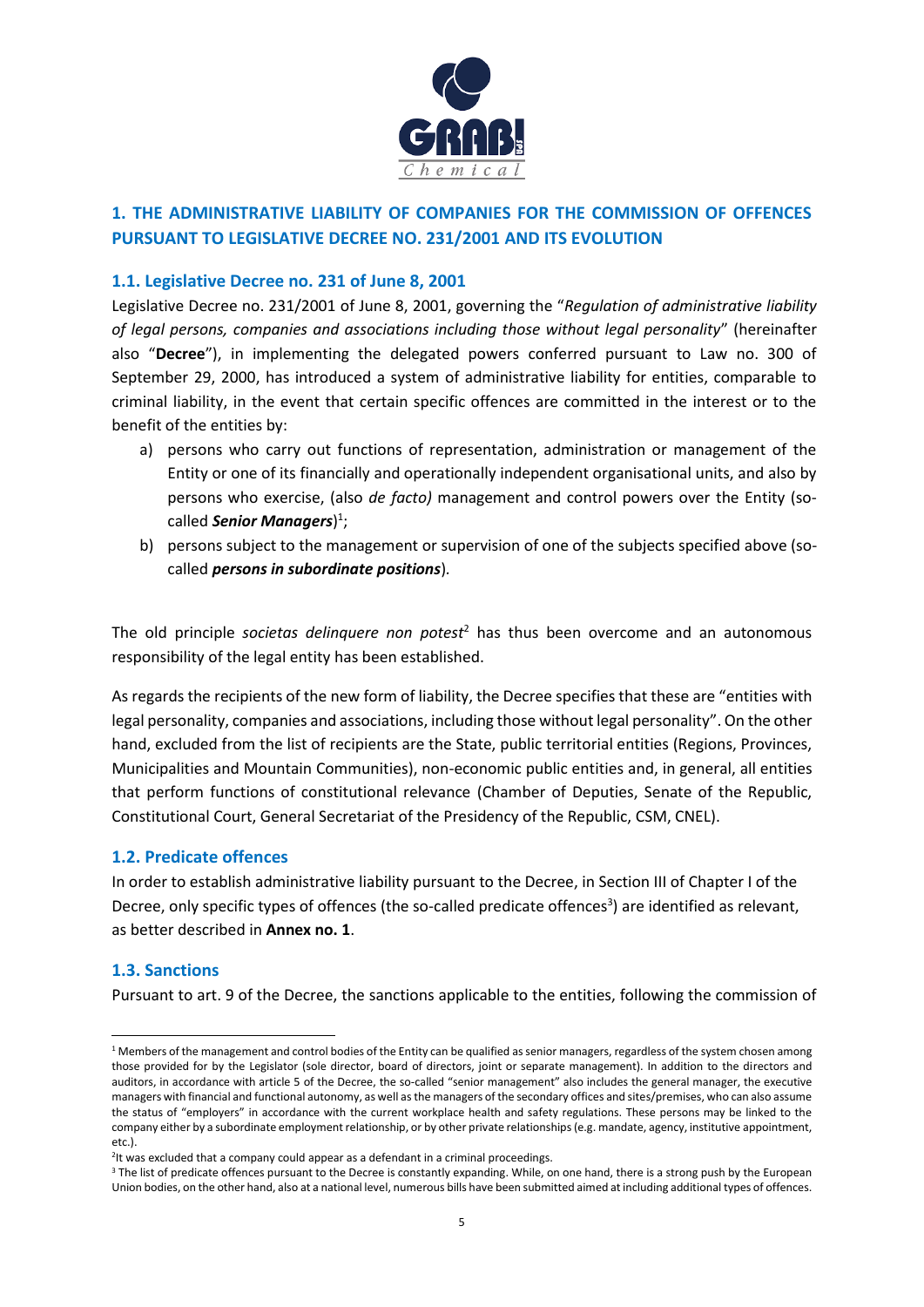

the crime are:

- i. fines: they have an afflictive (sanctioning) and non-compensatory nature, are calculated on the basis of a quota system (in a number no less than one hundred and no more than one thousand), are determined by the judge on the basis of the seriousness of the fact and the degree of responsibility of the entity, the activity carried out by the entity to eliminate or mitigate the consequences of the unlawful act and to prevent the commission of further offences. The amount of each quota ranges from a minimum of €258.23 to a maximum of €1,549.37 and is determined by the judge taking into consideration the economic and patrimonial conditions of the entity. The amount of the fine, therefore, is determined by multiplying the first factor (number of quotas) by the second factor (amount of the quota).
- ii. disqualification sanctions: (Article 9, paragraph 2):
	- disqualification from carrying out the activity;
	- suspension/withdrawal of authorisations, licenses or concessions that facilitate the commission of the offence;
	- prohibition on contracting with the Public Administration except to obtain the performance of a public service; this prohibition may also be limited to certain types of contracts or to certain Public Administrations;
	- exclusion from credit facilities, loans, grants or subsidies and the revocation, as appropriate, of those already granted;
	- prohibition from advertising goods or services;
- iii. forfeiture (mandatory penalty consequent to any conviction);
- iv. publication of the judgement.

Disqualification sanctions have the characteristic of limiting or conditioning the company's activity, and in the most serious cases they even paralyze the company (disqualification from exercising the activity); they also have the purpose of preventing behaviors connected to the commission of crimes.

These sanctions are applied, as mentioned, in the cases expressly provided for by the Decree when at least one of the following conditions applies:

- a) the entity has gained a significant profit from the crime and the crime was committed by senior management or by persons subject to the direction of the latter and, in this case, the commission of the crime was determined or facilitated by serious organizational deficiencies,
- b) in case of repetition of the offence.

Disqualification sanctions have a duration of no less than three months and no more than two years; the permanent application of disqualification sanctions is possible in the most serious situations described in Article 16 of the Decree.

It must be pointed out that the Decree provides, in Article 15, that instead of the application of the disqualification sanction that determines the interruption of the entity's activity, if particular conditions are met, the judge can appoint a commissioner for the prosecution of the entity's activity for a period equal to the duration of the disqualification sanction.

It seems appropriate to mention that Article 45 of the Decree provides for the application of the disqualification sanctions indicated in Article 9, paragraph 2, also as a precautionary measure when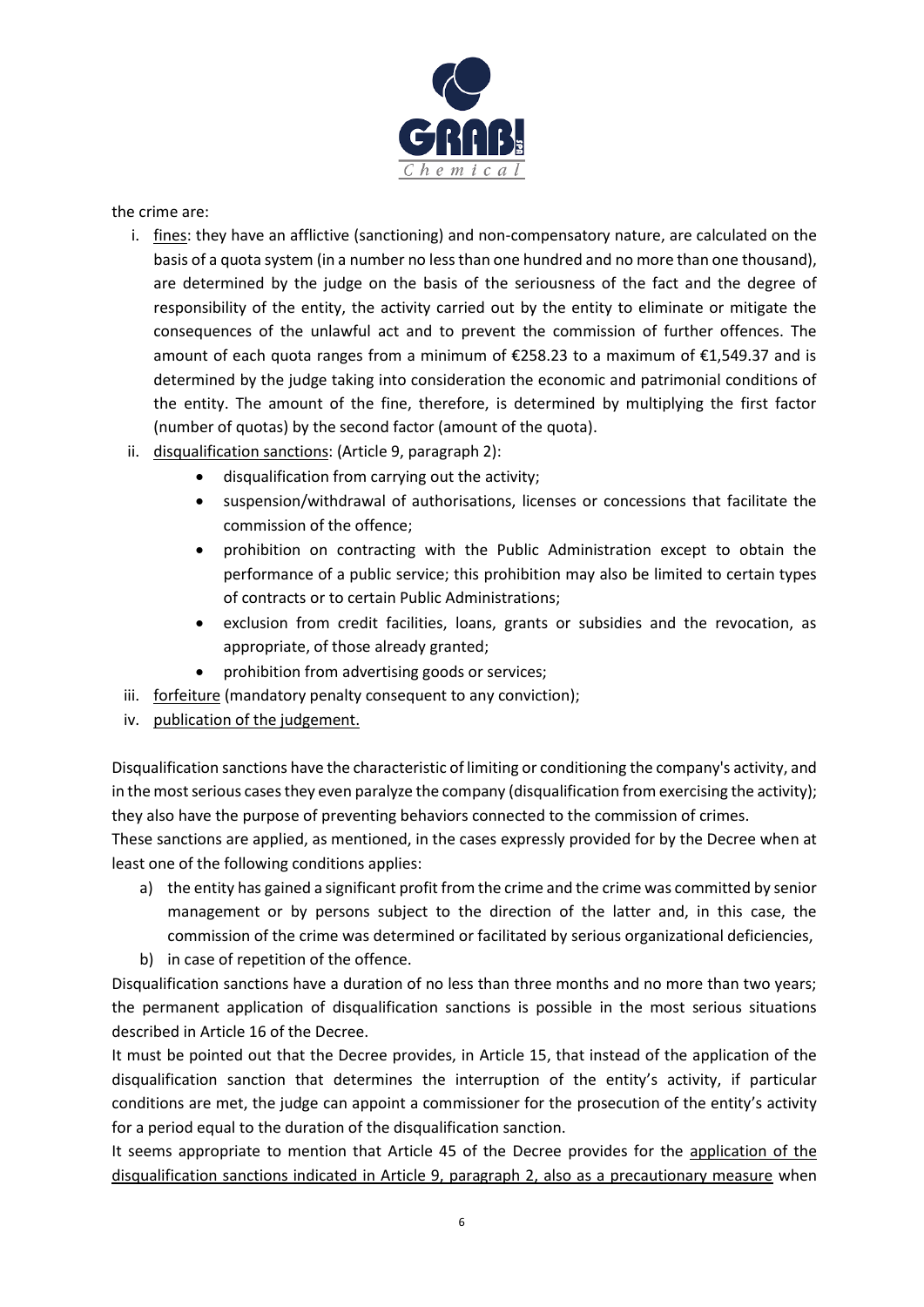

there are serious grounds for believing that the entity is responsible for an administrative offence dependent on a crime and there are well-founded and specific elements that suggest that there is a concrete danger that offences of the same nature as the one for which there a proceeding is pending may be committed.

Finally, it should be noted that the Judicial Authority can also order:

- $-$  the preventive seizure of things which can be confiscated (Article 53);
- the conservative seizure of the movable and immovable property of the Entity if there are wellfounded reasons to believe that the guarantees for the payment of the fine, the costs of the proceedings or other sums due to the State are missing or are dispersed (Article 54).

# <span id="page-6-0"></span>**2. THE ADOPTION AND IMPLEMENTATION OF AN ORGANISATION, MANAGEMENT AND CONTROL MODEL INVOLVING THE ENTITY'S EXEMPTION FROM ADMINISTRATIVE LIABILITY PURSUANT TO ARTICLE 6 OF LEGISLATIVE DECREE NO. 231/2001**

# <span id="page-6-1"></span>**2.1. The Decree's provisions**

In Articles 6 and 7 of the Decree, the Legislator has recognised specific forms of exemption of Entities from administrative liability.

Specifically, Article 6, paragraph 1, requires that where the offence is attributable to Senior Managers positions, the Entity shall not be held responsible if it can prove the following:

- a) it has adopted and effectively implemented prior to the commission of the offence a Management, Organisation and Control Model (hereinafter, "**Model**") appropriate at preventing offences such as those which occurred;
- b) it has appointed an autonomous body with independent powers to monitor the operation of and compliance with the Model, and to ensure that it is continually updated (hereinafter also "**Compliance Office**" or "**CO**");
- c) the offence was committed by fraudulently evading the measures provided for in the Model;
- d) there was no failure or lack of supervision by the Compliance Office.

The content of the Model is identified by Article 6 which provides – in paragraph  $2$  – that the Entity must:

- i. identify the activities that are subject to the risk of commission of the offences mentioned in the Decree;
- ii. provide for specific protocols to plan the process of formation and implementation of the Entity's decisions relating to the offences required to be prevented;
- iii. identify methods for managing financial resources suitable to preventing the commission of such offences;
- iv. impose obligations to report to the Compliance Office;
- v. introduce a disciplinary system with penalties for failure to implement the measures indicated in the Model.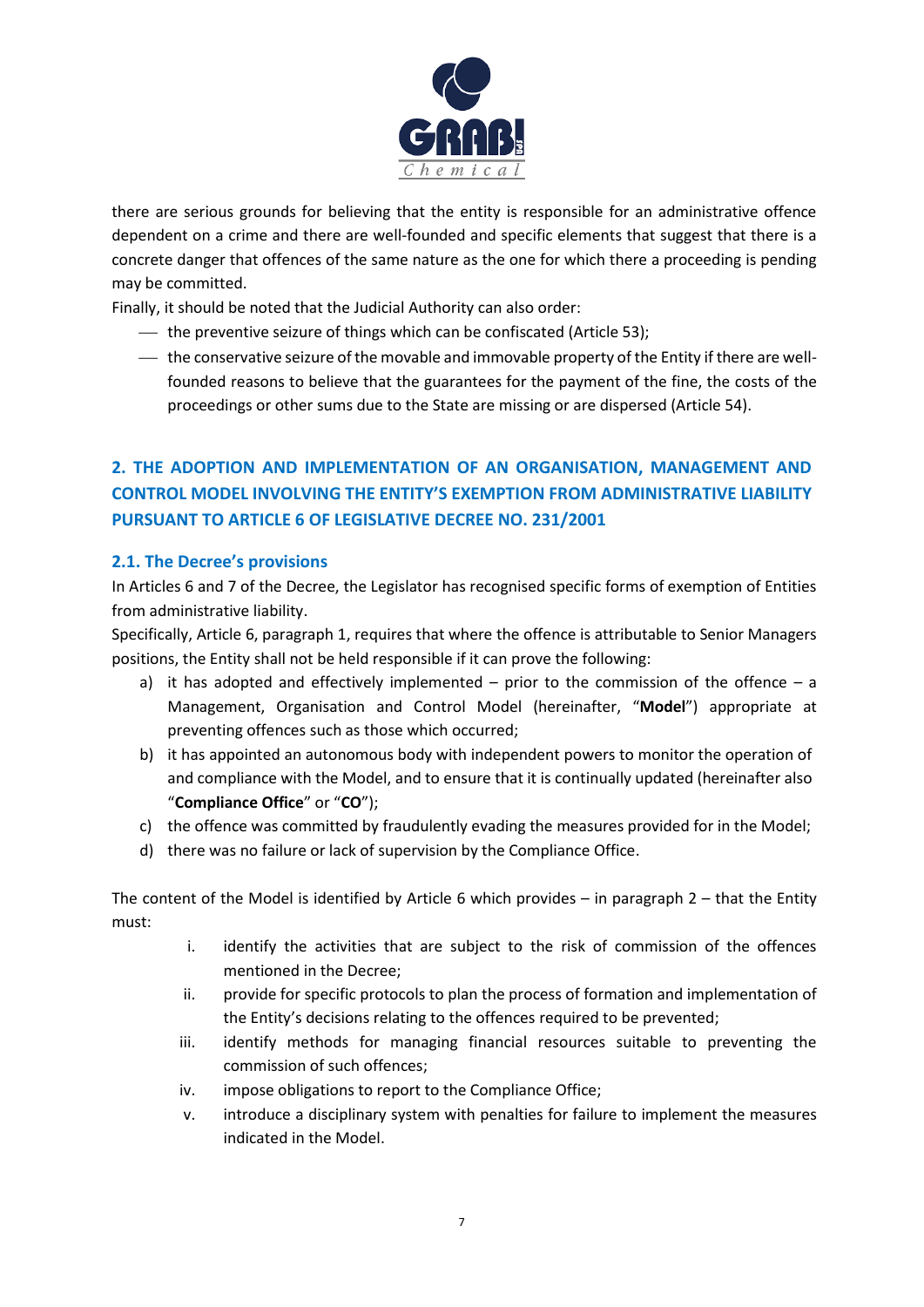

An appropriate Model must also provide for

- a) one or more channels that allow the persons indicated in article 5, paragraph 1, letters a) and b), to submit, in order to protect the integrity of the entity, detailed reports of unlawful conduct, relevant under the Decree and based on precise and consistent factual elements, or violations of the Model of the entity, of which they have become aware by reason of the functions performed; these channels guarantee the confidentiality of the reporter's identity of in the management activities of the report;
- b) at least one alternative reporting channel suitable for guaranteeing, by electronic means, the confidentiality of the reporting person's identity;
- c) the prohibition of retaliatory or discriminatory acts, direct or indirect, against the reporter for reasons directly or indirectly related to the report;
- d) in the disciplinary system adopted pursuant to paragraph 2, letter e), sanctions against those who violate the measures for the protection of the reporter, as well as against those who make reports with malice or gross negligence that turn out to be unfounded.

In the case of persons in subordinate positions, the adoption and effective implementation of the Model means that the Entity shall be held liable only where the offence has been facilitated by noncompliance with applicable management and supervisory obligations (combined reference to paragraphs 1 and 2 of Article 7.

Paragraphs 3 and 4 below introduce two principles which, although belonging to the context of the aforementioned provision, appear relevant and indeed decisive in the context of the Entity's exemption from liability for both offences referred to in Section 5, letter a) and b). In particular, it is envisaged that:

- the Model must draw up appropriate measures both to ensure that the relevant activities are pursued in accordance with law, and also to ensure that risk situations may be promptly revealed or discovered, in light of the type of activity carried out by the organisation as well as its nature and size;
- the effective implementation of the Model is conditional on its periodic review and amendment in circumstances where significant infringements of legislative provisions have been discovered or significant regulatory or organisational changes have taken place; the existence of an adequate disciplinary system is also relevant (a precondition already envisaged, indeed, by letter e), *sub* Article 6, paragraph 2).

As it is known, from a formal point of view, the adoption and effective implementation of a Model is not mandatory but rather optional for Entities, which may in fact decide not to actively comply with the Decree's provisions without – for this reason alone – incurring any sanction. However, the adoption and effective implementation of a suitable Model is, for Entities, an essential precondition for being able to avail of the legislative exemption from liability pursuant to the Decree.

Furthermore, crucially, the Model is not to be regarded as a static tool but, rather, a dynamic means to enable the Entity to eliminate – by its accurate and targeted implementation over time – any shortcomings which were not identified or identifiable when it was first drawn up.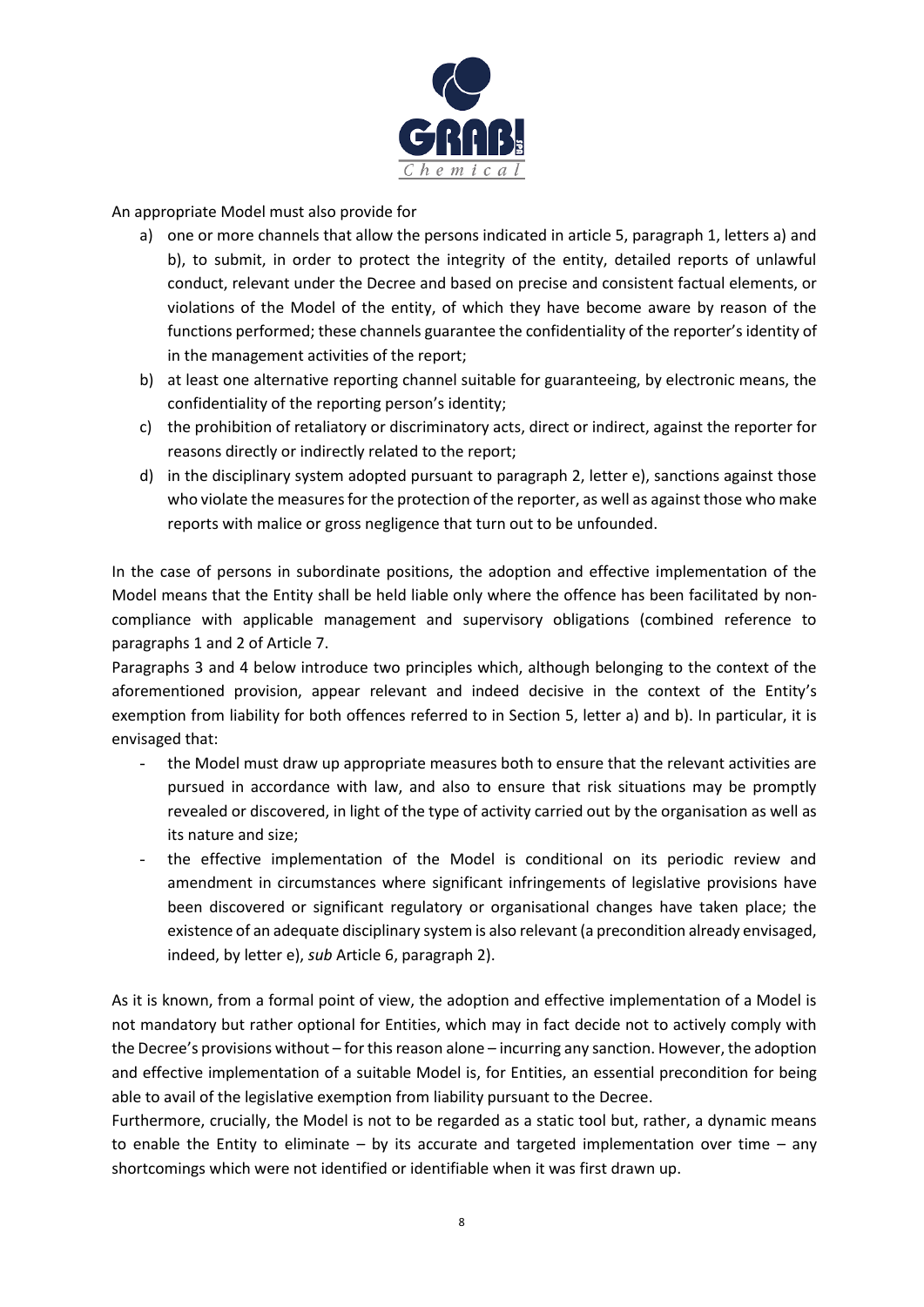

# <span id="page-8-0"></span>**2.2. The integration of the provision: The Guidelines of the Trade Associations and the best practices that inspired the Decree**

The Legislator – aware of the radical change related to the adoption of the Decree which, in fact, overturns the traditional principle *societas delinquere non potest* – has deemed it important to specify, in paragraph 3 of Article 6, that Models may be adopted on the basis of codes of conduct, drawn up by Trade Associations representing Entities, and submitted to the Ministry of Justice which may, as necessary, formulate observations.

In doing so, the legislator intended to provide the entities concerned with specific "guidelines", aprioristically considered to be correct and corresponding to the purposes of the regulations in question, to which they should adhere in drawing up their "models".

Confindustria (Italian Employers' Federation) was first Association to draw up a document to assist in the creation of organisation and control models. It issued its Guidelines in March 2002, which were partially modified and updated in May 2004 and then subsequently in March 2008 and, most recently, in and March 2014 (hereinafter also the "**Guidelines**")4.

As it is evident, the Guidelines consider as relevant the effective implementation of preventive measures as a parameter of reference for compliance with the Decree and this is regardless of the "name" that should be given to this control system (whether it called "model" or "manual" or "procedures" or in any other way).

# <span id="page-8-1"></span>**3. THE ORGANISATIONAL, MANAGEMENT AND CONTROL MODEL OF GRABI CHEMICAL PURSUANT TO ARTICLE 6 OF THE DECREE**

# <span id="page-8-2"></span>**3.1. Grabi Chemical S.p.A. and its** *mission*

**Grabi Chemical S.p.A.** (hereinafter, in short, "**GRABI CHEMICAL**" or the "**Company**") is a company wholly controlled by Valagro S.p.A., a leader in the production and marketing of fertilizers.

GRABI CHEMICAL is a company founded in 1995 which operates in the production and development of special biostimulants and bioactivators fertilizers for agriculture. The Company is the result of a combination of technical and business expertise developed in the agrochemical industry and, more generally, in the agricultural industry, which, ultimately, contributes to the creation of a dynamic organization.

Today GRABI CHEMICAL is a dynamic company active on the national and international market, focused

<sup>&</sup>lt;sup>4</sup> All the versions of the Confindustria Guidelines were then deemed suitable by the Ministry of Justice (with reference to the Guidelines of 2002, cf. "Note of the Ministry of Justice" of 4 December 2003 and, in reference to the updated versions of 2004 and 2008, cf. "Note of the Ministry of Justice" of 28 June 2004 and the "Note of the Ministry of Justice" of 2 April 2008, and for the 2014 version cf. "Note of the Ministry of Justice" of 21 July 2014).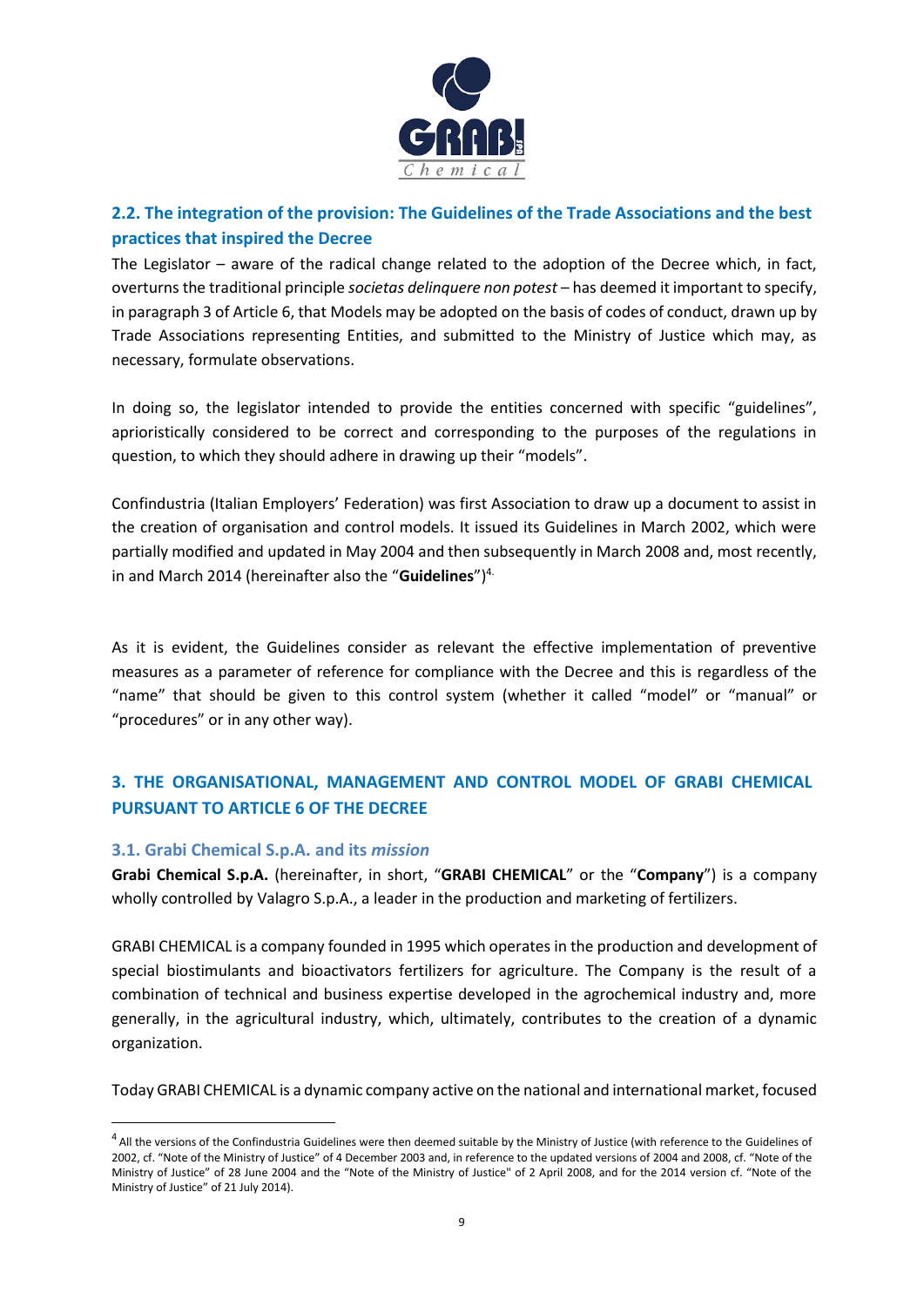

on satisfying the different needs that customers and different markets require with particular attention to new solutions regarding products and services that improve production in terms of quantity and quality of agricultural crops, also keeping into consideration the aspects of sustainability.

The quality management system adopted by GRABI CHEMICAL aims to enable and govern the process of internal improvement within the company so as to better meet the needs of customers, its employees while respecting existing regulations and by developing a relationships with its suppliers and to meet the expectations of the company members themselves.

For these reasons, GRABI CHEMICAL has identified some priority points and intends to:

- $\triangleright$  Maintain the quality system certified according to UNI EN ISO 9001:2015 by making the necessary assessments based on objective evidence and in compliance with the standards and regulations in use.
- $\triangleright$  Always have a productive sensitivity in meeting the needs of individual customers by customizing products and packaging.
- $\triangleright$  develop its own customers in the European foreign markets, also considering the American continent.
- $\triangleright$  To develop new products in the field of biostimulants and bio-activators.
- $\triangleright$  Maintain a focus on new opportunities that scientific research provides in the field of plant fertilization.
- $\triangleright$  To tighten collaborations and synergies with other partners in order to interact in a profitable way with Italian and European institutions.
- ➢ Maintain traceability of its products and their components.
- $\triangleright$  Maintain a close and qualified relationship with several suppliers of raw materials.
- $\triangleright$  To develop over time more and more appropriate skills for its employees and collaborators by promoting the mentality of continuous improvement and focusing on the person with his needs in addition to the business objectives to be achieved.
- $\triangleright$  Promote communication between the different stakeholders both inside and outside the organization using the available ITC technologies;
- ➢ Pay attention to the requests and needs that come from the agri-food chain with particular attention to the health and hygiene aspects of agricultural products.

The Company Management intends to pursue these objectives with determination and is also convinced that their achievement is possible to the extent that such objectives will be shared and participated in by all its collaborators, who will be made responsible in this regard.

Ultimately, an adequate response to the challenges posed by the growing quality requirements of today's market and the ability to "read the future" by keeping pace with the growing needs of businesses are the elements through which the development of the company can be realized.

The Company's mission is guaranteed by a system of corporate governance in line with the Company's size and structure (on this point, see chapter 4 below).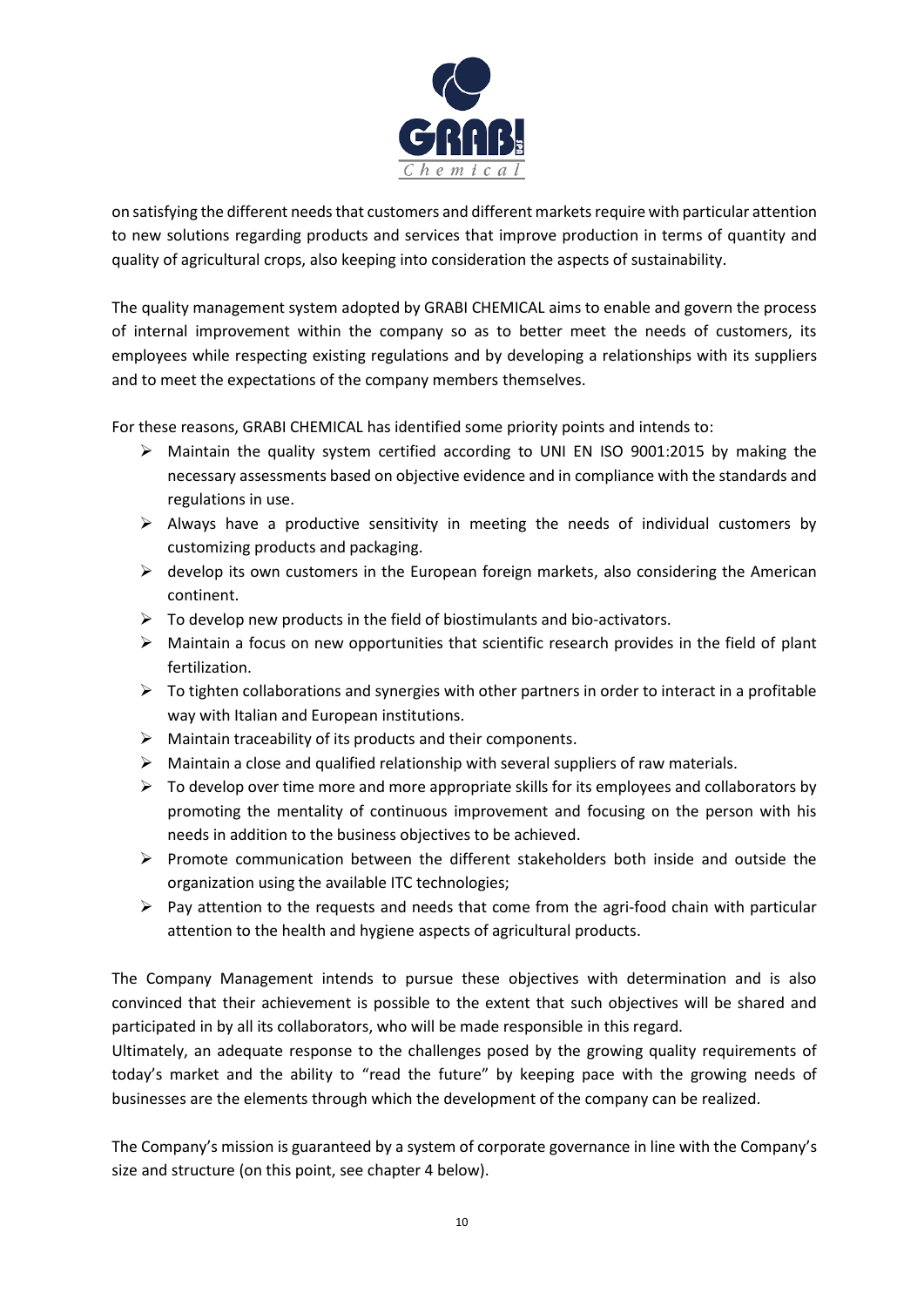

# <span id="page-10-0"></span>**3.2. The activities preliminary to the adoption of the Company's Model. The activity performed by the Working Group and the requirements of the Model**

GRABI CHEMICAL, always striving for improvement, has in any case formalized its Organizational Model after having carried out an analysis of the Company's entire organizational structure and its system of controls in order to verify its suitability for the prevention of relevant crimes.

In order to proceed with the drafting of this document, so that it would be representative of the existing Model, the Company planned to carry out an in-depth and complex analysis of the Company's organisation and activities.

The methodology followed by the Working Group in preparing the Model consisted of:

- a) analyzing the preliminary documentation required to the Company (delegations and proxies, procedures, etc.);
- b) identify the "key people" to carry out the necessary investigations with;
- c) carry out interviews with "key people";
- d) identify the areas of risk, sensitive activities and existing controls with reference to the specific areas identified and any aspects requiring improvement;
- e) identify the possible ways in which offences may be committed.

In particular, with reference to **intentional offences:**

- a) a detailed and complete list of the areas "**at risk of crime**" and/or of "**sensitive activities**" has been drawn up, namely of the sectors of the Company for which it has been considered abstractly existing, on the basis of the results of the analysis, the risk of committing offences theoretically referable to the category of so-called predicate offences, provided for by the Decree and relevant for the Company;
- b) for each "area at risk of offence" and/or "sensitive activity", the types of **offences that can theoretically be committed** have been identified**;**
- c) the so-called "**instrumental**" **areas** have been identified, namely the areas that manage financial instruments and/or substitute means that may support the commission of offences in the "areas at risk of offences";
- d) the **controls in place**, whether or not formalized in company procedures, have been identified.

Moreover, **some of the possible ways of committing offences** considered as potentially relevant in the light of the risk assessment carried out have been identified (see Annex to the Special Part). The result of the work carried out is reported in the present Model (General Section, Special Section and related Annexes).

# <span id="page-10-1"></span>**3.3. The Model's structure**

Once the aforementioned preparatory activities were concluded, the documents constituting the Model were planned and prepared.

Notably, the Company's Model consists of a General Section and a Special Section, as well as further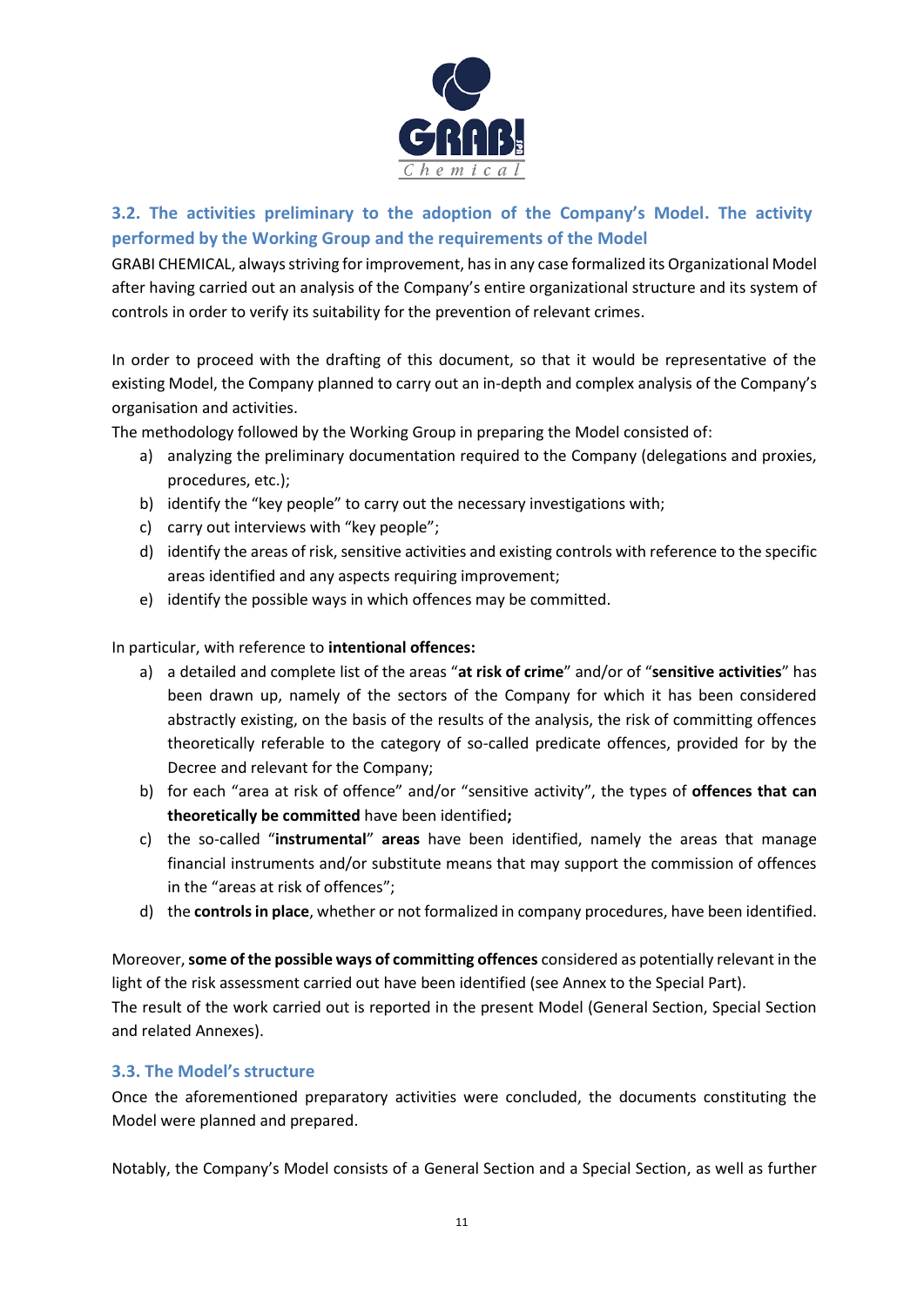

documents represent a number of control protocols, thus completing the picture.

The **General Section**, as well as describing the content of the Decree and the function of the Model, succinctly lists the following Protocols (hereinafter, "**Protocols**") which comprise the Model, in deference to the requirements of the Trade Associations involved:

- the governance model and the organisational system;
- the system of powers and delegations;
- the budget and management control system;
- manual and IT procedures;
- the Code of Ethics/of Conduct;
- the regulation of the Compliance Office;
- the Disciplinary System;
- communication and training;
- updating of the Model.

Furthermore, the following are attached to the General Section, being an integral part of the latter:

- **Annex no. 1 – List of predicate offences;**
- **Annex no. 2 – Group Code of Conduct and related Appendix;**
- **Annex no. 3 – Procedure for managing reports**.

The Special Section, on the other hand, has been structured in two parts:

- **Special Section A**, structured according to the so-called "area approach", which therefore contains as many sections (each named "Area at risk") as there are areas considered to be at risk of crime, and specific indications of the so-called "sensitive" activities that are carried out within these areas and all the types of offences considered applicable;
- **Special Section B**, concerning crimes of manslaughter and grievous or extremely grievous bodily harm committed in violation of the regulations on health and safety at work.

Specifically, the following have been highlighted within the **Special Section A**, also according to the abovementioned methodology:

- i) the areas considered to be "subject to risk of offences" and the "sensitive" activities;
- ii) the corporate functions and/or services and/or departments operating within the areas "subject to risk of offences" or in the context of the "sensitive" activities;
- iii) the offences which could in theory be committed;
- iv) the type of existing controls in the individual areas "subject to offence risk";
- v) the conducts to be observed to help reduce the risk of commission of offences.

This Special Section must be read together with the relative Annex, which contains a description of the offences relevant for the Company and an indication of the possible ways in which such offences may be committed (see **Annex to the Special Section**). The above mentioned Special Section and the relevant Annex are an integral part of the Model.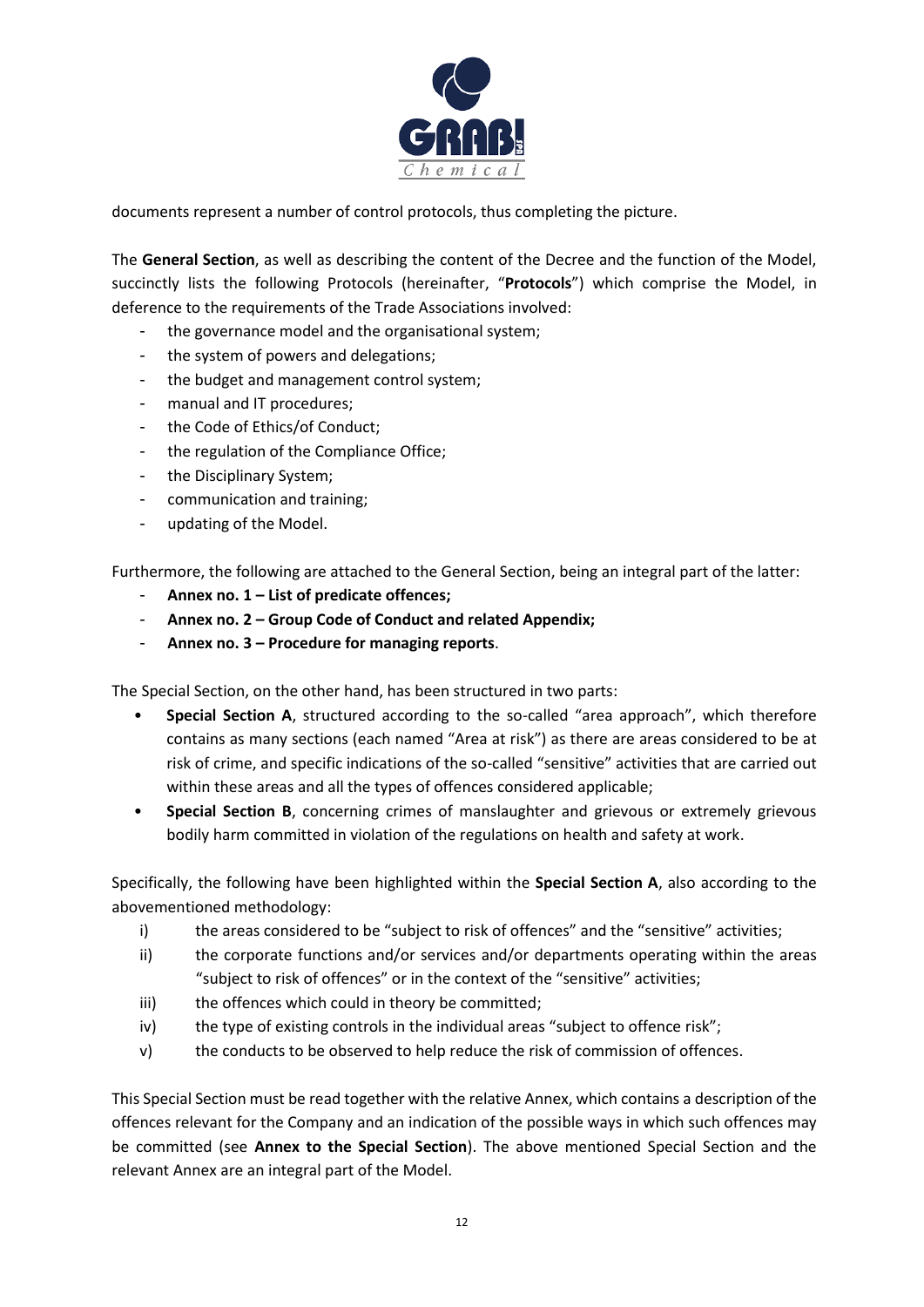

In **Special Section B**, concerning the prevention of crimes related to Workplace Health and Safety, the following are indicated:

- i) the risk factors existing in the context of the Company's business activities;
- ii) the organisational structure of GRABI CHEMICAL related to to Workplace Health and Safety;
- iii) the principles and standards of reference for the Company;
- iv) the duties and tasks of each category of subject operating within the organisational structure of GRABI CHEMICAL in the area of Workplace Health and Safety;
- v) the role of the Compliance Office in the area of Workplace Health and Safety;
- vi) the principles informing the company procedures relating to Workplace Health and Safety.

# <span id="page-12-0"></span>**4. THE GOVERNANCE MODEL AND ORGANISATIONAL STRUCTURE OF GRABI CHEMICAL**

GRABI CHEMICAL's governance model and, in general, its entire organisational system is structured in such a way as to ensure the implementation of its activities and the achievement of its objectives

In fact, GRABI CHEMICAL's structure has been created taking into account the need to provide the company with an organization that guarantees maximum operational efficiency and effectiveness.

# <span id="page-12-1"></span>**4.1. The governance model OMITTED**

<span id="page-12-2"></span>

**4.2. The organizational structure and the intercompany service agreement**

<span id="page-12-3"></span>**4.2.1. Definition of the Company's organisational chart and responsibilities OMITTED**

# <span id="page-12-4"></span>**4.2.2. The intercompany service agreements OMITTED**

# <span id="page-12-5"></span>**4.2.3. The organisational structure relating to Workplace health and safety, operational management and the safety monitoring system**

As required by the Confindustria Guidelines and in compliance with the provisions of the Consolidated Act approved on May 1st, 2008, the Company has adopted a suitable corporate organisational structure in the area of workplace health and safety with a view to eliminating occupational risks for workers or (where this is not possible) reducing them to a minimum, and thus effectively managing them.

# **OMITTED**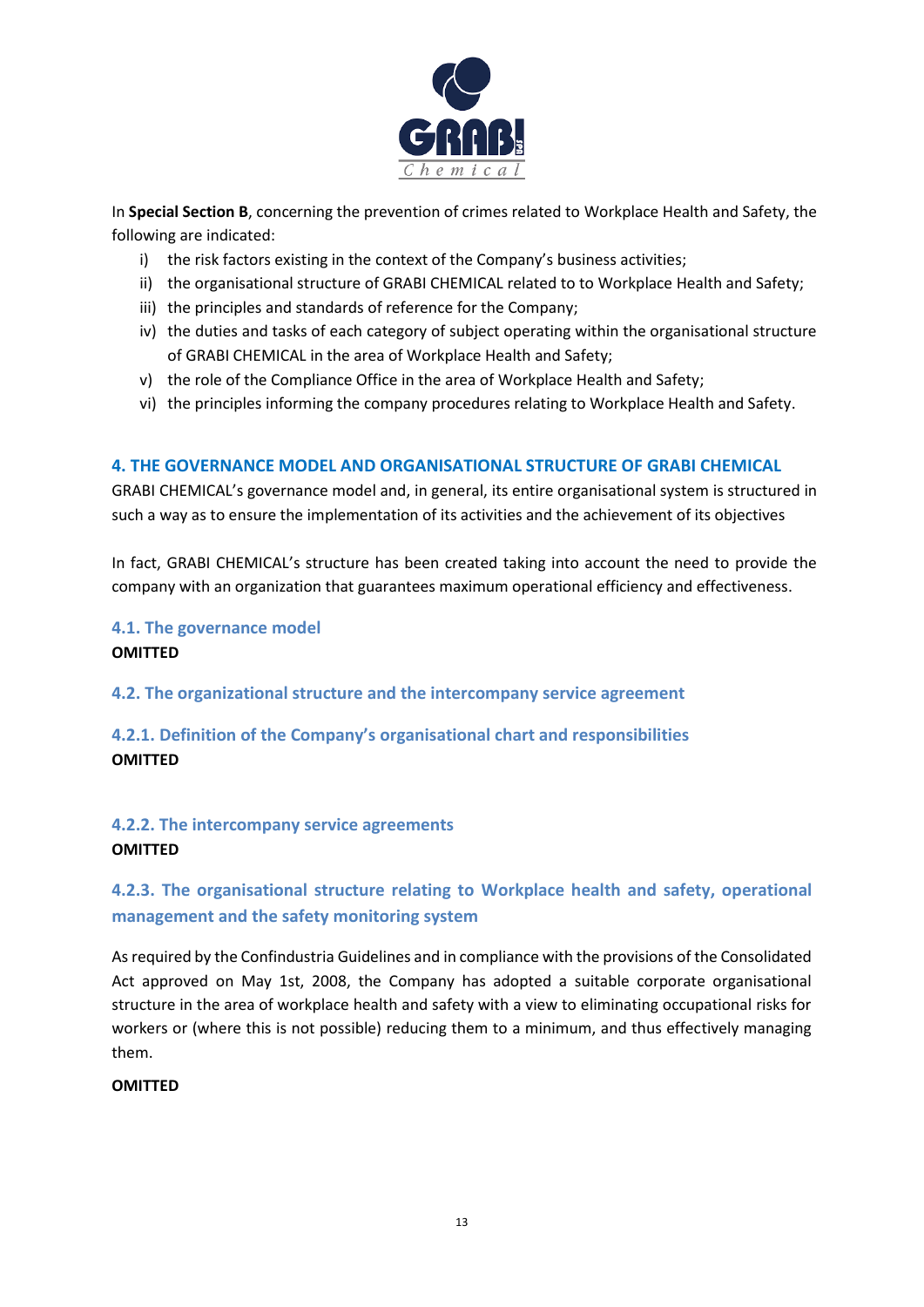

# <span id="page-13-0"></span>**5. SYSTEM OF POWERS AND DELEGATIONS**

<span id="page-13-1"></span>**5.1. General principles OMITTED**

<span id="page-13-2"></span>**5.2. The structure of powers and delegations in Grabi Chemical OMITTED**

<span id="page-13-3"></span>**6. INFORMATION TECHNOLOGY AND MANUAL PROCEDURES OMITTED**

<span id="page-13-4"></span>**7. THE BUDGET AND MANAGEMENT CONTROL OMITTED**

# <span id="page-13-5"></span>**8. THE COMPLIANCE OFFICE**

# <span id="page-13-6"></span>**8.1. The appointment, composition and requirements of the Compliance Office**

The Board of Directors of GRABI CHEMICAL, if it deems it necessary, has the right to appoint a monocratic Compliance Office composed of one external member who is an expert in legal matters and, in particular, in the field of Legislative Decree no. 231/2001 and internal controls or a collegial body composed of one internal member who is an expert in internal control systems and two external members who are experts in legal matters and in workplace health and safety/environmental matters.

#### **OMITTED**

In compliance with the Confindustria Guidelines, GRABI CHEMICAL's Compliance Office complies with the following requirements, which refer to the Office as such and characterise its activities:

- autonomy and independence: the Compliance Office shall have no operational duties which might be detrimental to its objective opinion and is not subject to any hierarchical and disciplinary power of any company body or function;
- professionalism: intended as the set of the tools and techniques required to carry out the duties assigned;
- continuity of action: the Compliance Office shall have an adequate *budget* and resources and shall carry out only supervisory activities so as to ensure the constant and effective implementation of the Model;
- integrity and no conflict of interest: as set forth by Law with as regards the directors and members of the Board of Statutory Auditors.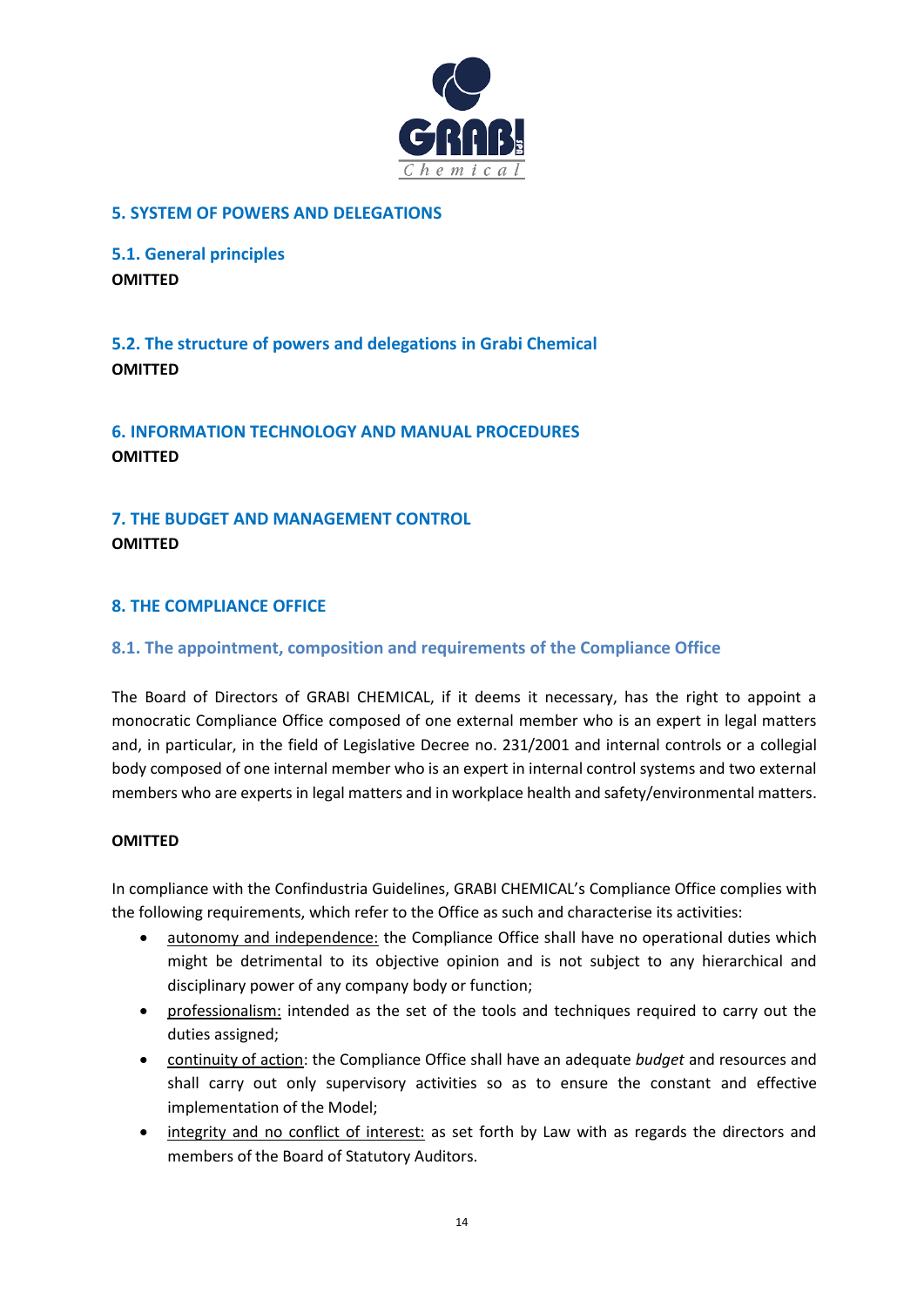

<span id="page-14-0"></span>**8.2 The cases of ineligibility and withdrawal OMITTED**

<span id="page-14-1"></span>**8.3 Term of office and grounds for termination OMITTED**

<span id="page-14-2"></span>**8.4. The resources of the Compliance Office OMITTED**

<span id="page-14-3"></span>**8.5. Duties and powers**

**OMITTED**

# <span id="page-14-4"></span>**8.6. Rules of the Compliance Office**

After its appointment, the Compliance Office shall draft its own internal rules governing the actual execution of its action.

In particular, the following profiles must be governed by such rules:

- a) type of verification and supervisory activities carried out;
- b) type of activities related to updating of the Model;
- c) activities related to fulfilment of the duties to inform and train the Recipients of the Model;
- d) management of information flows to and from the Compliance Office;
- e) the functioning and internal organization of the Compliance Office (calling meetings and decisions of the Body, drafting the minutes of meetings, etc.).

#### **OMITTED**

#### <span id="page-14-5"></span>**8.7. Information to the Compliance Office**

All Company staff, including third parties who are required to comply with the Model, must immediately communicate to the Compliance Office any information concerning breach of the same.

#### **OMITTED**

Moreover, the Company has implemented, locally, a whistleblowing system that reflects the principles set out in the recent Law no. 179/2017, published in the Italian Official Gazette on December 14, 2017.

In particular, **the reports of violations of the Model and / or of illicit conduct**, relevant pursuant to the Decree, of which the reporters have knowledge due to the functions performed, must be substantiated and based on precise and concordant facts. The making of reports that are found to be groundless, carried out with intent or gross negligence on the part of the reporting party, is sanctioned according to the provisions of the Disciplinary System (see point 10 below).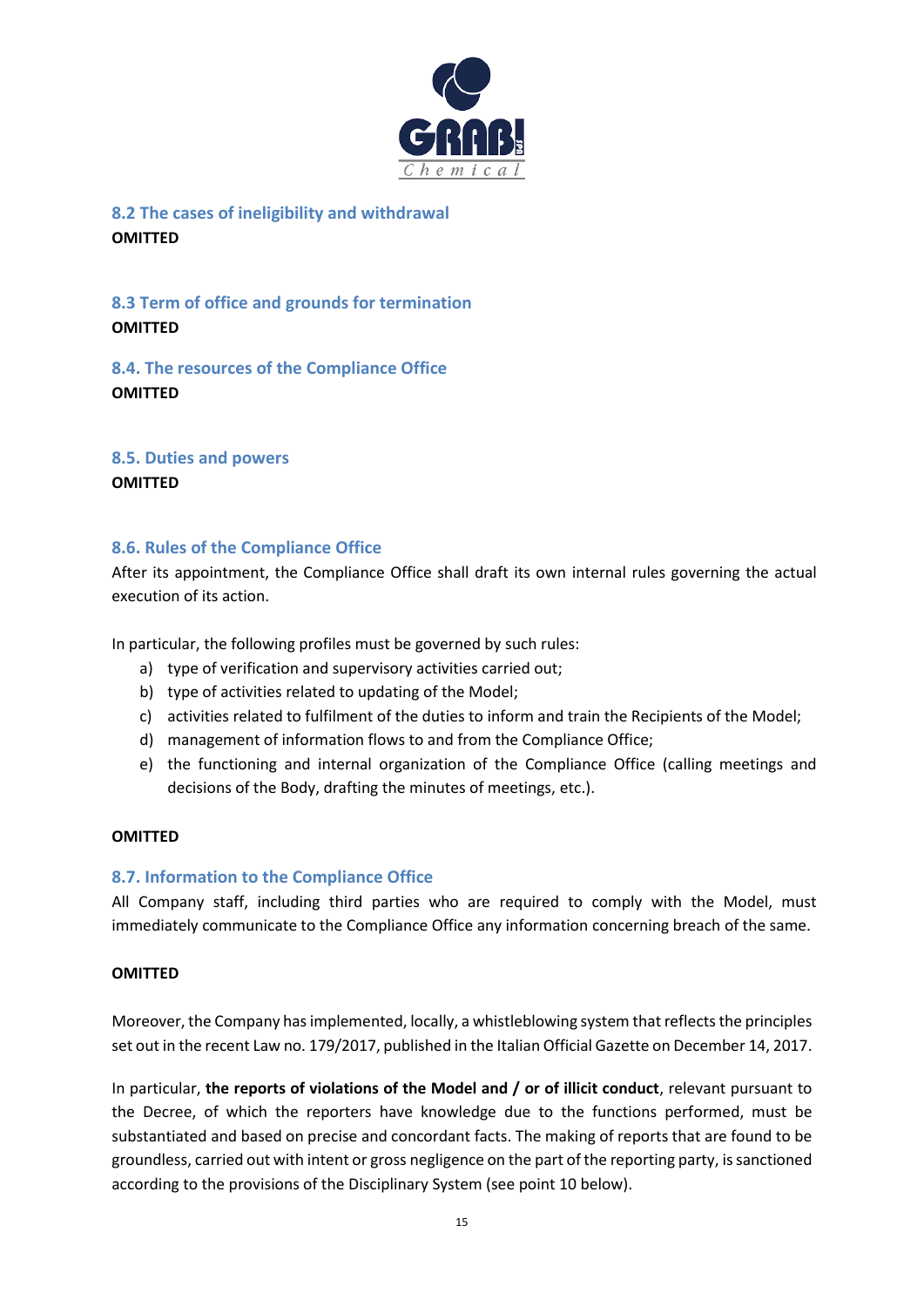

In the course of the control activity, the Compliance office acts in such a way as to ensure that the subjects involved are not subject to retaliation, discrimination or, in any case, direct or indirect penalties, thus ensuring the confidentiality of the person making the report, except for the occurrence of any legal obligations.

In order to facilitate reporting by persons who become aware of violations of the Model and of the Code of Ethics/Conduct, including potential violations, or of conduct which could constitute an offence, the Company has set up a communication channel, namely a dedicated e-mail address odv@grabichemical.it. Reports may also be forwarded in writing, also in anonymous form, to the address: Compliance Office, c/o at the Company's registered office Via Arti e Mestieri, 8, 26030 Gadesco Pieve Delmona (CR) Italy.

Moreover, as a further alternative channel, any reports may be sent to the Company, by electronic means and in confidential and anonymous form, by connecting to the website www.grabichemical.it. Without prejudice to the guarantees due to employees on the basis of the regulations, any report relating to unlawful conduct which is relevant for the purposes of the Model, and which has been sent to the Company via the aforementioned reporting line shall be transmitted to the Compliance Office.

Pursuant to section 6 para. 2 ter of the Decree the adoption of discriminatory measures against the whistleblowers can be reported to the National Labor Inspectorate, for the measures within its jurisdiction, as well as by the reporting agent, also by the trade union organization indicated by the same.

Furthermore, according to section 6, para. 2 quater, the retaliation or discriminatory dismissal of the whistleblower is null. The change of duties pursuant to section 2103 of the Italian Civil Code, as well as any other retaliation or discriminatory measure adopted against the reporting party, are also null and void. In these cases, it is the employer's responsibility, in case of disputes related to the imposition of disciplinary sanctions, or demotions, layoffs, transfers, or subjection of the reporting to another organizational measure having negative effects, direct or indirect, on working conditions, following the presentation of the report, to demonstrate that these measures are based on reasons not related to the report itself.

# <span id="page-15-0"></span>**8.8. Information from the Compliance Office to the Board of Directors OMITTED**

# <span id="page-15-1"></span>**9. THE CODE OF ETHICS / OF CONDUCT**

As required by the Guidelines adopted by the major trade associations, the Code of Ethics/of Conduct is one of the fundamental protocols for the creation of a valid Model pursuant to the Decree, in order to prevent the predicate offences set forth by the latter.

As of October 2020, GRABI CHEMICAL became part of the **Syngenta Group**, which adopted its own Code of Conduct ("**Code of Conduct**"), to which GRABI CHEMICAL complies. This Code establishes the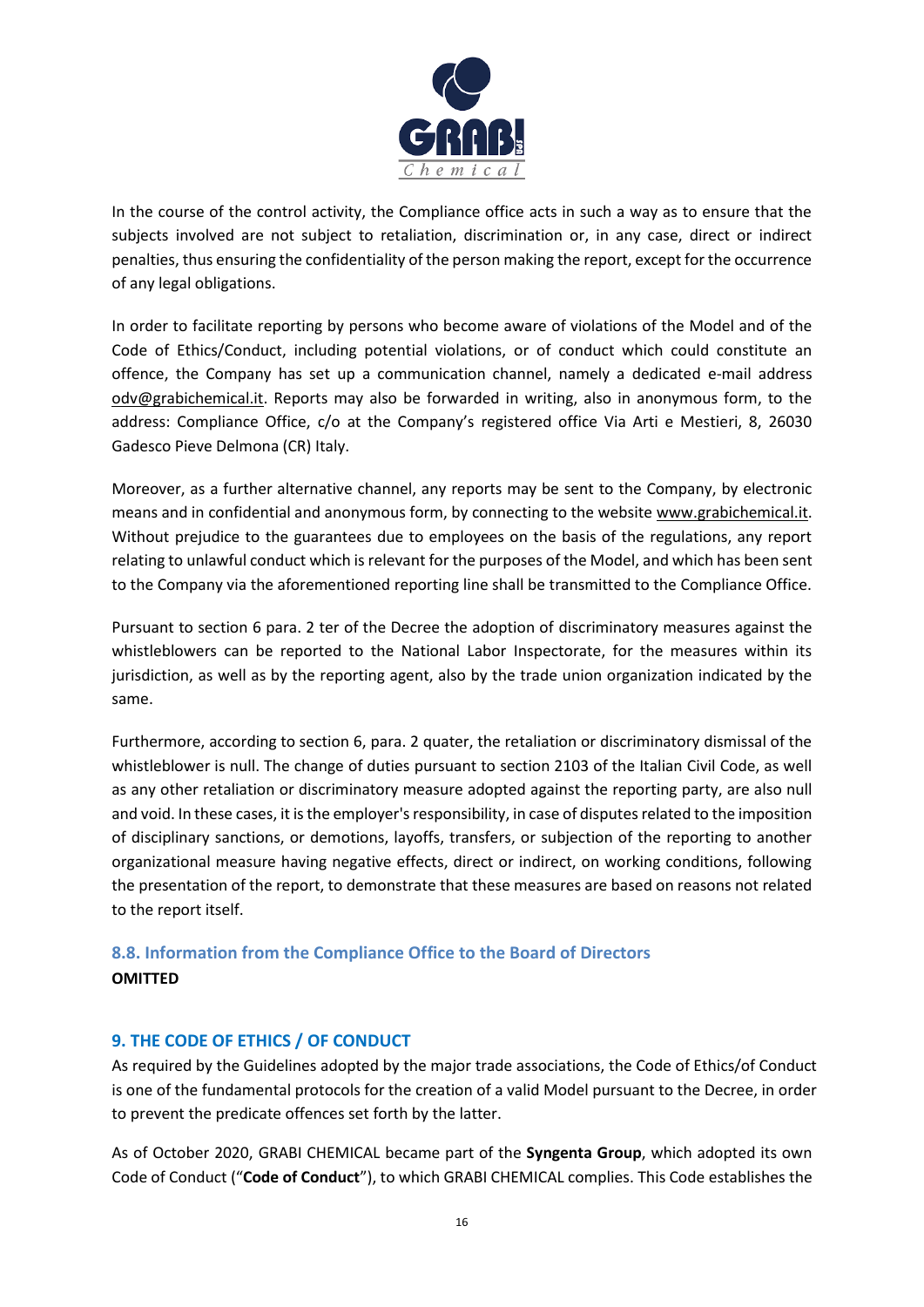

Group's commitment to act in an ethical and responsible manner, dictating a series of ethical principles to which each collaborator must conform and inspire their activities in the following areas:

- Compliance with applicable regulations;
- Competition rules;
- Bribery;
- Securities Trading;
- Health and safety and the environment;
- Advertising sales and marketing;
- Offering and accepting gifts, services and entertainment;
- Political Contributions;
- Support for political initiatives;
- Operating in regions of conflict;
- Animal Testing;
- Contractual obligations and standards in documentation;
- Conflicts of interest;
- Environmental impact;
- Biological Diversity;
- Community;
- Stakeholder communications;
- Research and development;
- Safety, quality, and ethical and responsible product stewardship;
- Resource protection;
- Intellectual Property Rights;
- Workers' rights;
- Discrimination and harassment;
- Diversity.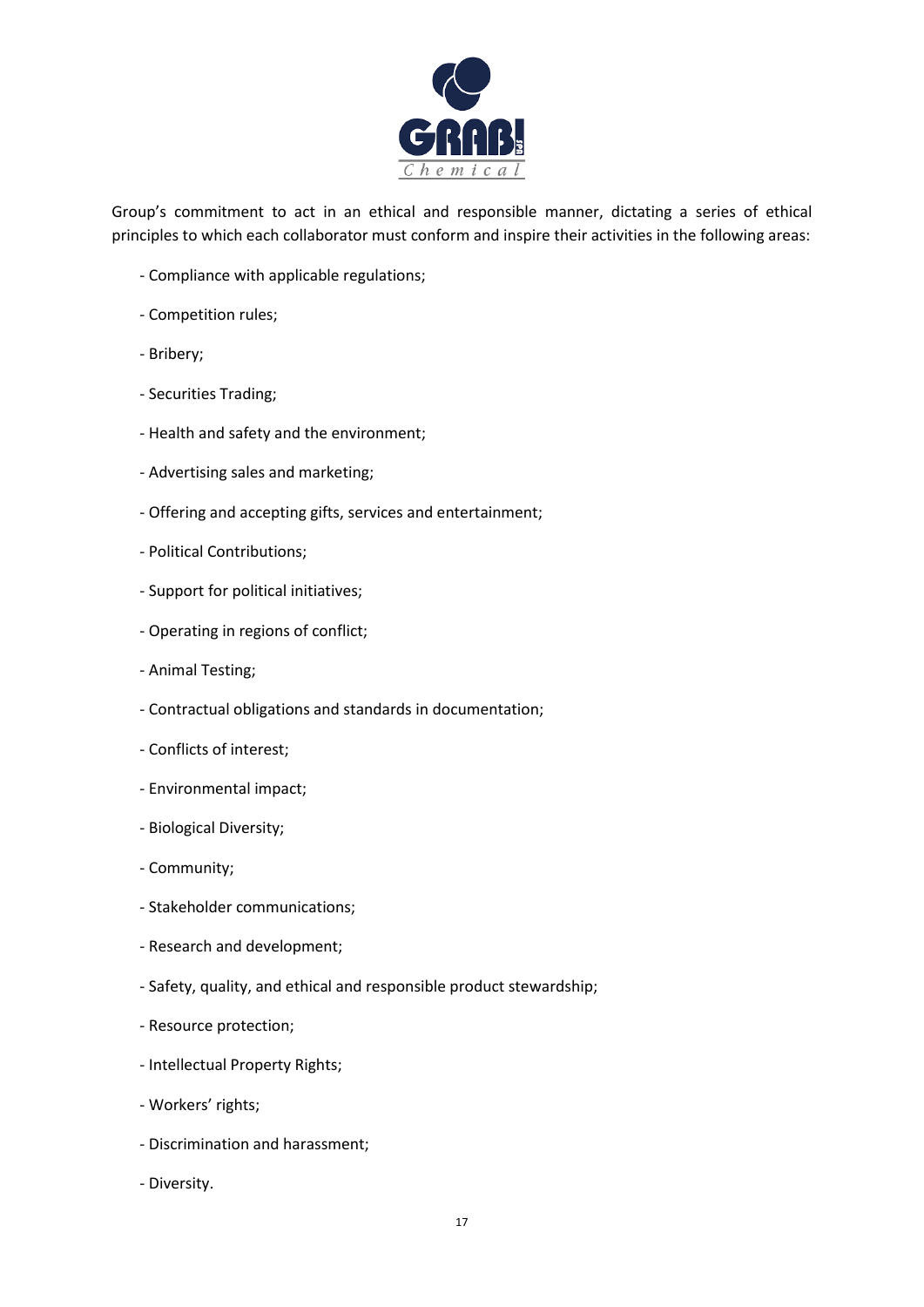

In addition, GRABI CHEMICAL has prepared an Appendix to the Code of Conduct of the Syngenta Group ("**Appendix**") aimed at providing for additional principles of conduct in order to prevent the crimes provided for by the Italian regulations set forth in Legislative Decree 231/2001 ("**Decree**").

- i) The Appendix consists of three sections: in the first one, the Recipients of the aforementioned Code are indicated;
- ii) the second section sets out the rules of conduct laid down for the Recipients;
- iii) the third section regulates the communication, training and implementation of this Appendix and the related monitoring and control.

# <span id="page-17-0"></span>**10. GRABI CHEMICAL DISCIPLINARY SYSTEM**

# <span id="page-17-1"></span>**10.1. Development and adoption of the Disciplinary System**

Pursuant to sections 6 and 7 of the Decree, the Model is considered to be effectively implemented, for the purposes of excluding the Company's liability, if it includes a disciplinary system to punish noncompliance with the measures set forth therein.

GRABI CHEMICAL has therefore, adopted a disciplinary system (hereinafter referred to as the "**Disciplinary System**") that primarily aims at penalizing all and any breach of the principles, regulations and measures set forth by the Model and the Protocols thereof, in accordance with National Collective Bargaining rules, and the provisions of the law or applicable regulations.

Pursuant to this Disciplinary System, penalties shall be applied, in the case of breach of the Model and its Protocols by persons in "senior" positions – given that they hold representation, administrative or management functions of the Company or a financially and operationally independent organizational unit of the same , or hold power, even if only de facto, for the management or control of the Company – as well as breach by persons under the management or supervision of others or who act in the name and/or on behalf of GRABI CHEMICAL.

In accordance with the provisions of the Confindustria Guidelines, the establishment of a disciplinary procedure and application of the relevant penalties are irrespective of filing a criminal proceeding and the results thereof relating to the same conduct punishable by the Disciplinary System.

# <span id="page-17-2"></span>**10.2. The structure of the Disciplinary System**

The Disciplinary System together with the Model, of which it constitutes one of the main protocols, is delivered, even by e-mail or on electronic media, to persons in senior positions and employees.

# <span id="page-17-3"></span>**10.2.1. The recipients of the Disciplinary System**

# *Senior managers*

**OMITTED**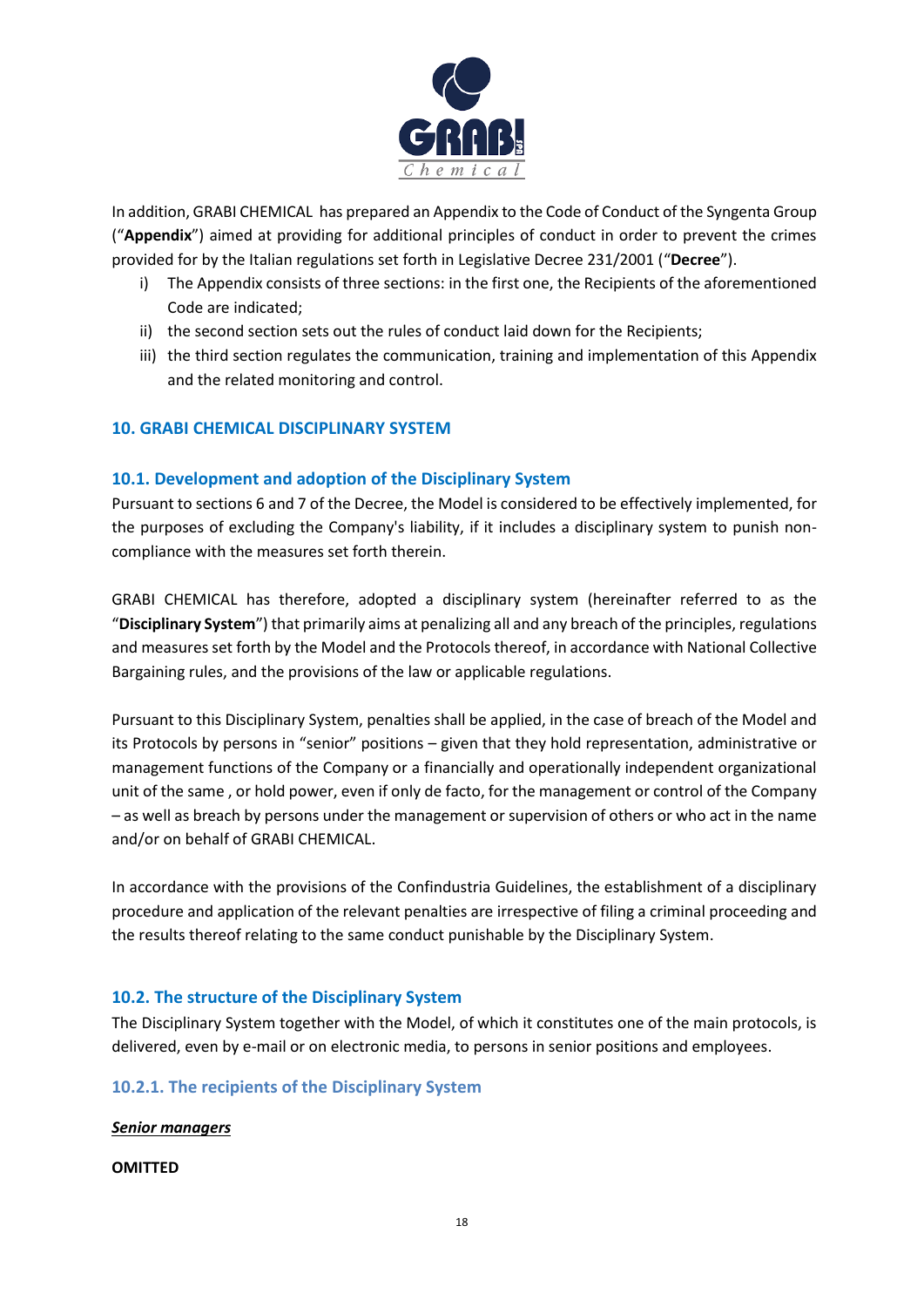

#### *Employees*

#### **OMITTED**

# *Other persons who are required to comply with the Model (Third Party Recipients)*

This Disciplinary System also applies penalties for breach of the Model by persons other than those indicated above.

More specifically, these are persons (hereinafter jointly referred to as '**Third Party Recipients**') who do not hold a 'senior' position as specified above and who are in any case required to comply with the Model because of their function with respect to the corporate and organisational structure of the Company, for example because they are operationally subject to the management or supervision of a Senior Manager or because they work, directly or indirectly, for GRABI CHEMICAL.

This category may include:

- all those who have a non-employment relationship with GRABI CHEMICAL (e.g., contractors and subcontractors, agents, brokers, distributors, freelancers, consultants, workers on agency staff leasing, employees under service contracts);
- the members of the Board of Statutory Auditors/the Sole Auditor;
- the individuals working for the appointed auditing firm (hereinafter also referred to as the "Auditor") to whom GRABI CHEMICAL may delegate the task of accounting control;
- collaborators in any capacity;
- representatives, agents and anyone acting in the name and/or on behalf of the Company;
- the parties to whom they are assigned, or who perform, specific functions and duties in the field of Workplace Health and Safety;
- contractors and partners.

# <span id="page-18-0"></span>**10.2.2. Conduct subject to the application of the Disciplinary System**

Pursuant to this Disciplinary System, and in compliance with the provisions set forth by collective bargaining agreements, all and any omissive or commissive behaviour (including negligence) that in any way damages the efficiency of the same as tool to prevent the risk of committing significant crimes pursuant to the Decree, shall be intended as breach of the Model.

Below are the possible violations, graded according to an increasing order of seriousness, in compliance with the constitutional principle of legality, as well as the proportionality of the sanction.

In particular, the following behaviour is considered to be significant for all the Special Sections (except for Special Section B):

1) failure to comply with the Model, in the case of violations, which must be identified as minor breaches of one or more of the provisions provided for in the Model or in the Company's Code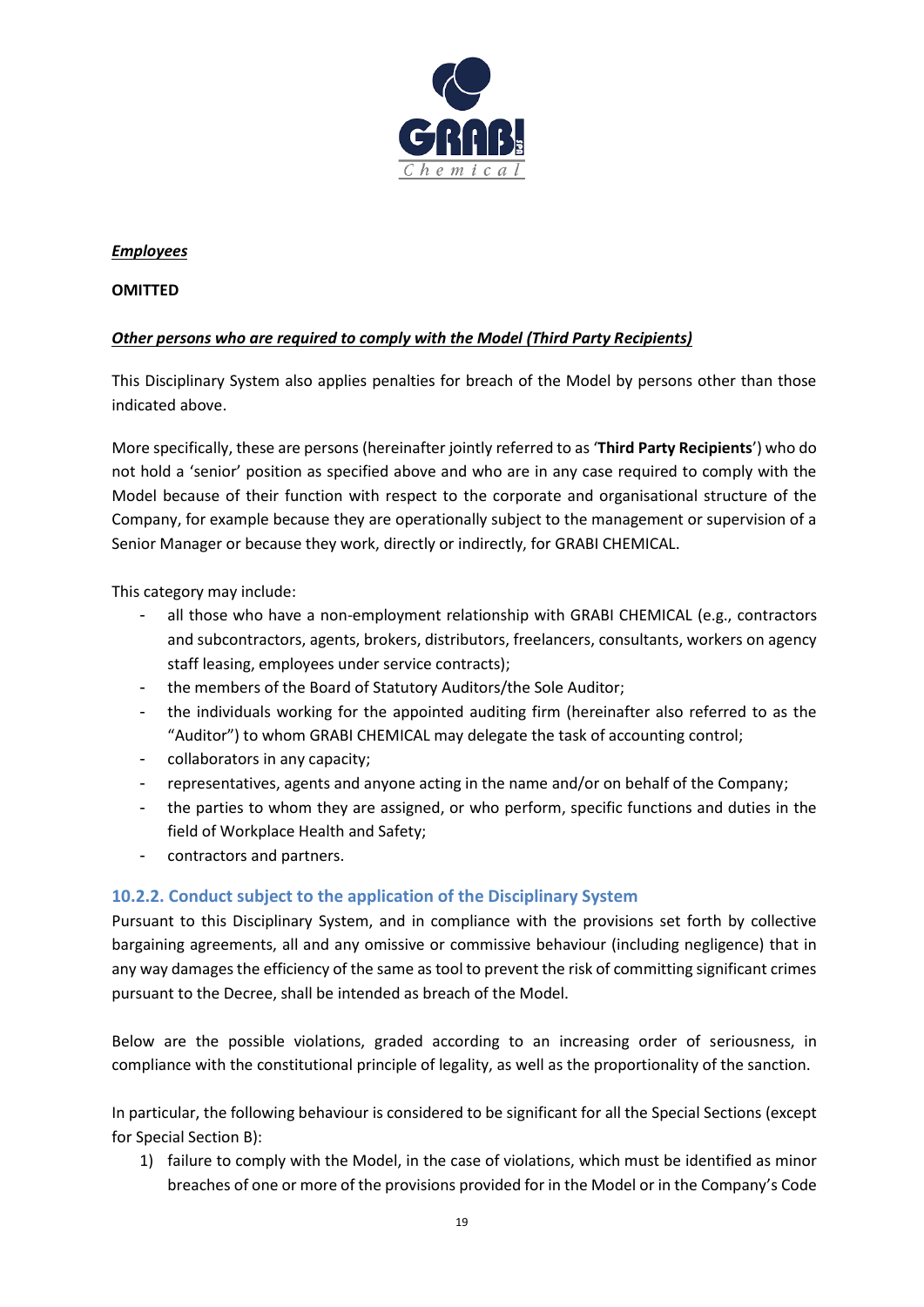

of Ethics/Conduct; or in the case of breach relating to "sensitive" activities under the "instrumental" areas identified within Special Sections A, and provided that none of the conditions set forth in subsequent paragraphs 3 and 4 apply;

- 2) failure to comply with the Model, in the case of violations, which must be identified as major breaches of one or more of the provisions provided for in the Model or in the Company's Code of Ethics/Conduct; or in the case of breach relating to "sensitive" activities under the "instrumental" areas identified within al the Special Sections(except for Special Section B), and provided that none of the conditions set forth in subsequent paragraphs 3 and 4 apply;
- 3) failure to comply with the Model, in the case of violations, which must be identified as very serious breaches of one or more of the provisions provided for in the Model or in the Company's Code of Ethics/Conduct; or in the case of violations capable of integrating the sole fact (objective element) of one of the crimes provided for in the Decree;
- 4) failure to comply with the Model, in case of violations of one or more provisions set out in the Model or in the Company's Code of Ethics/Conduct that irreparably damage the relationship of mutual trust and do not allow the continuation of working relationships; or in case of violations aimed at committing one of the crimes provided for by the Decree, or in any case there is a risk that the Company may be held liable pursuant to the Decree;
- 5) failure to comply with the reporting procedure provided for by the Model, with particular reference to the violation of the measures for the protection of the reporter provided for by the Model itself, as well as making reports with malice or serious negligence that turn out to be unfounded.

Moreover, possible cases of breach concerning the workplace health and safety area (Special Section B) are also defined, in increasing order of seriousness:

- 6) failure to comply with the Model, if such breach determines a situation of real danger to the physical integrity of one or more persons, including the person responsible for such breach, and provided that none of the conditions set forth by points 7, 8 and 9 hereunder apply;
- 7) failure to comply with the Model, if such breach causes an injury to the physical integrity of one or more persons, including the person responsible for such breach, and provided none of the conditions set forth by points 8 and 9 hereunder apply;
- 8) failure to comply with the Model, if such breach causes a physical injury classed as "serious" pursuant to section 583, paragraph 1, of the criminal code, to the physical integrity of one or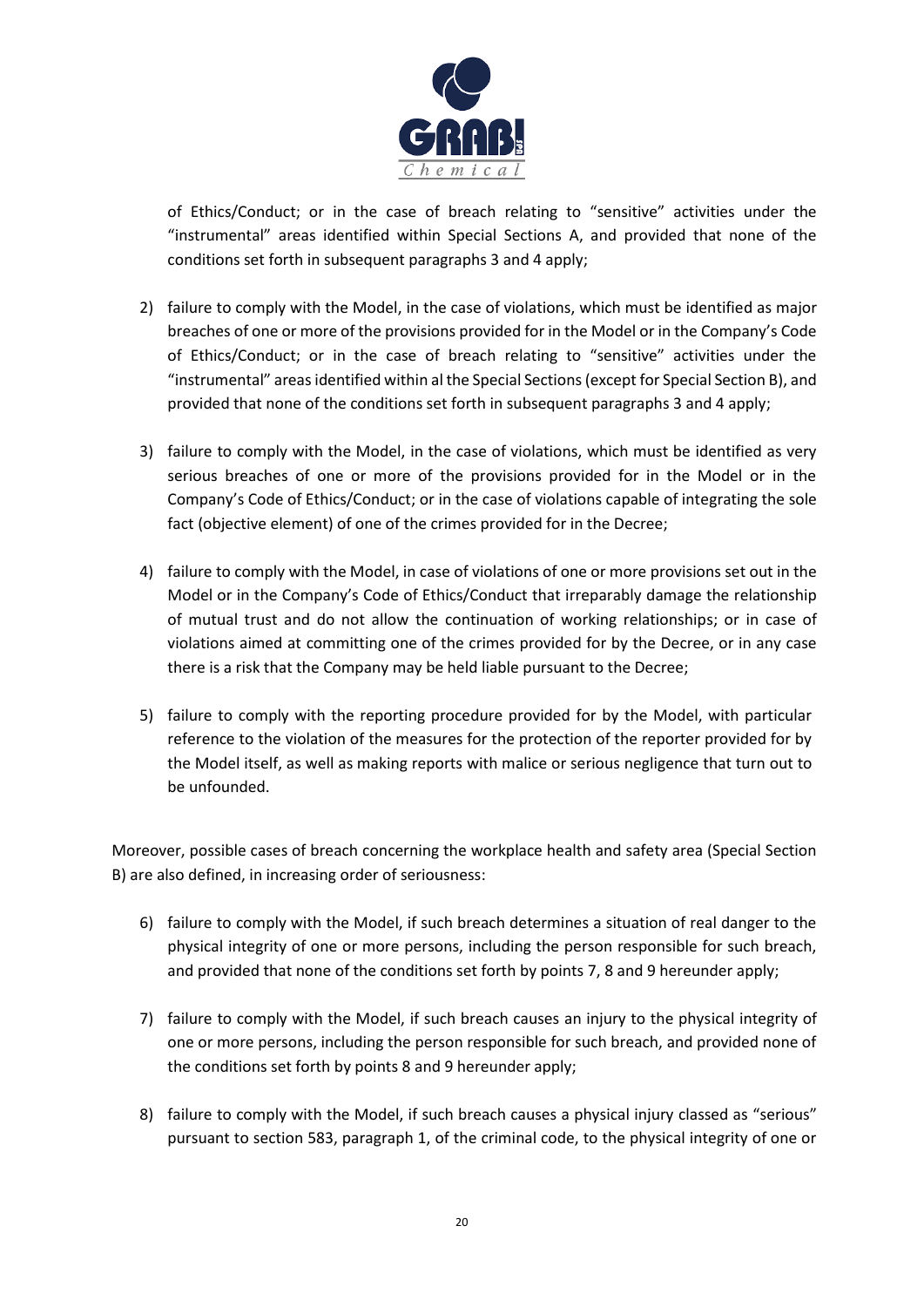

more persons, including the person who commits such breach, and provided none of the conditions set forth by point 9 hereunder applies;

9) failure to comply with the Model, if such breach causes an injury, classed as "very serious" pursuant to section 583, paragraph 1, of the criminal code, to the physical integrity, or the death, of one or more persons, including the person responsible for such breach.

# <span id="page-20-0"></span>**10.2.3. The penalties**

For each of the significant conducts, the Disciplinary System provides the penalties that may theoretically be applied to each category of persons who are required to comply with the Model.

In any case, for the application of sanctions must take into account the principles of proportionality and appropriateness to the offence, as well as the following circumstances:

- a) the seriousness of the conduct or event that the latter determines;
- b) the nature of the breach;
- c) the circumstances in which the conduct developed;
- d) the level of wilful misconduct or degree of guilt.

The following elements are taken into account in terms of increasing the penalty:

i) if more than one breach is committed within the same conduct, in which case the penalty applicable to the most serious breach will be increased;

ii) the participation of several persons in committing the breach;

iii) if the person who commits the crime is a repeat offender.

# *Penalties against Senior Managers* **OMITTED**

# *Penalties against Employees*

#### **OMITTED**

# *Penalties against Third Party Recipients*

In the cases of breach set forth by paragraph 10.2.2. by a Third Party Recipient, the following penalties could be applied:

- a formal warning to promptly comply with the Model, under penalty of applying the sanction indicated below or suspension or termination of the contractual relationship with the Company;
- application of a penalty, conventionally provided;
- the suspension of the existing contractual relationship and of the payment of the related amounts;
- the immediate termination of the contractual relationship with the Company.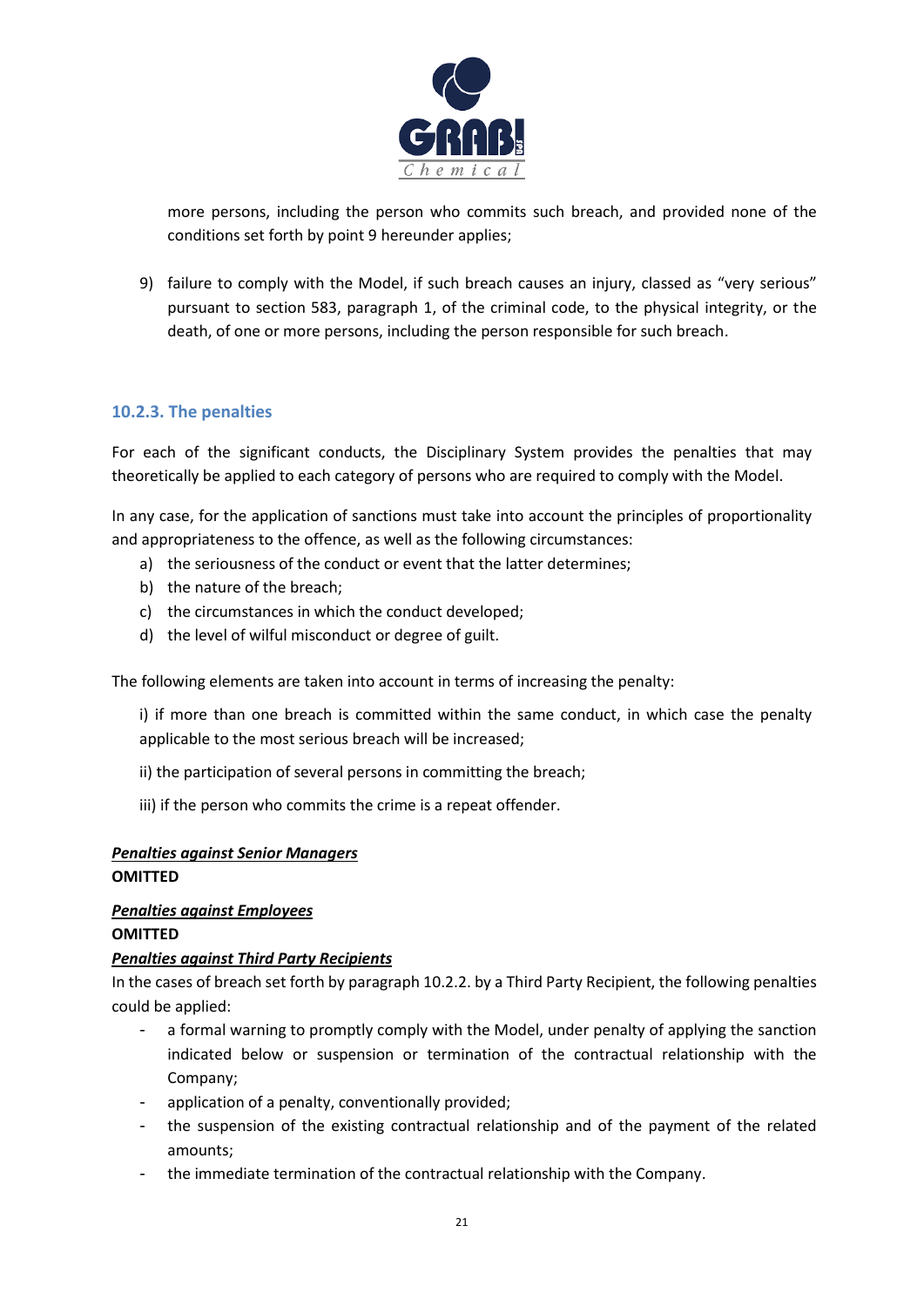

Contractual clauses and penalties provided by contract could be modify according to the kind of subjects qualified as Third Party Recipients (as the case it acts in name and on behalf of the Company or not).

In particolare:

- a) in the cases of breach set forth by points 1), 2), 6) and 7) of paragraph 10.2.2., the penalty will be a warning or the conventional penalty or termination, according to the seriousness of the breach;
- b) in the cases of breach set forth by points 3) and 8) of paragraph 10.2.2., the penalty will be the conventional penalty or termination;
- c) in the cases of breach set forth by points 4) and 9) of paragraph 10.2.2., the penalty will be termination.

With reference to the violation referred to in no. 5) of paragraph 10.2.2. that is, failure to comply with the reporting procedure provided for by the Model with particular reference to the violation of the reporting measures envisaged by the Model itself and the execution of malice or gross negligence of reports that prove to be groundless, the above sanctions will apply, depending on the severity of the conduct.

If the cases of breach set forth by paragraph 10.2.2. are committed by contractors or workers under tender contracts for works or services, the penalties will be applied, once the breach has been ascertained, against the contractor or sub-contractor.

In relations with Third Party Recipients, the Company includes specific clauses in the engagement letters and/or agreements providing the application of the above measures in the case of breach of the Model.

# <span id="page-21-0"></span>**10.2.4. The application of penalties**

#### **OMITTED**

# <span id="page-21-1"></span>**11. COMMUNICATION AND TRAINING RELEVANT TO THE MODEL AND PROTOCOLS**

# <span id="page-21-2"></span>**11.1. Communication and involvement as regards the Model and relevant Protocols**

#### **OMITTED**

In the case of Third Party Recipients who are required to comply with the Model, a summary of the same is available on request and/or published on the website.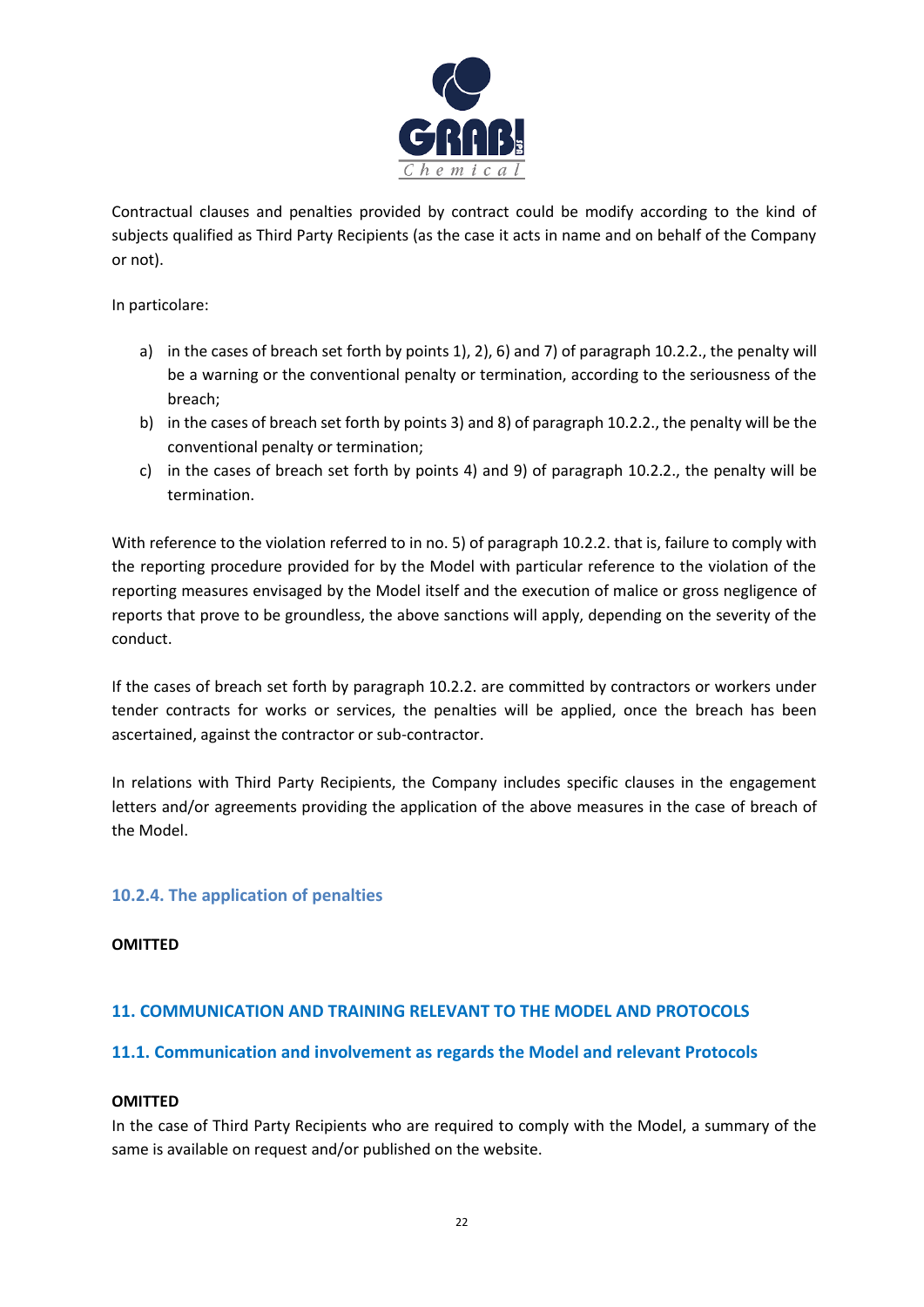

In the latter case, in order to formalize the commitment to comply with the principles of the Model and relevant Protocols by Third Parties Recipients, a clause will be included in the reference contract, or in the case of existing contracts, the same will be asked to sign a specific supplementary agreement.

#### **OMITTED**

<span id="page-22-0"></span>**11.2. Training activities related to the Model and relevant Protocols OMITTED**

<span id="page-22-1"></span>**12. UPDATING THE MODEL OMITTED**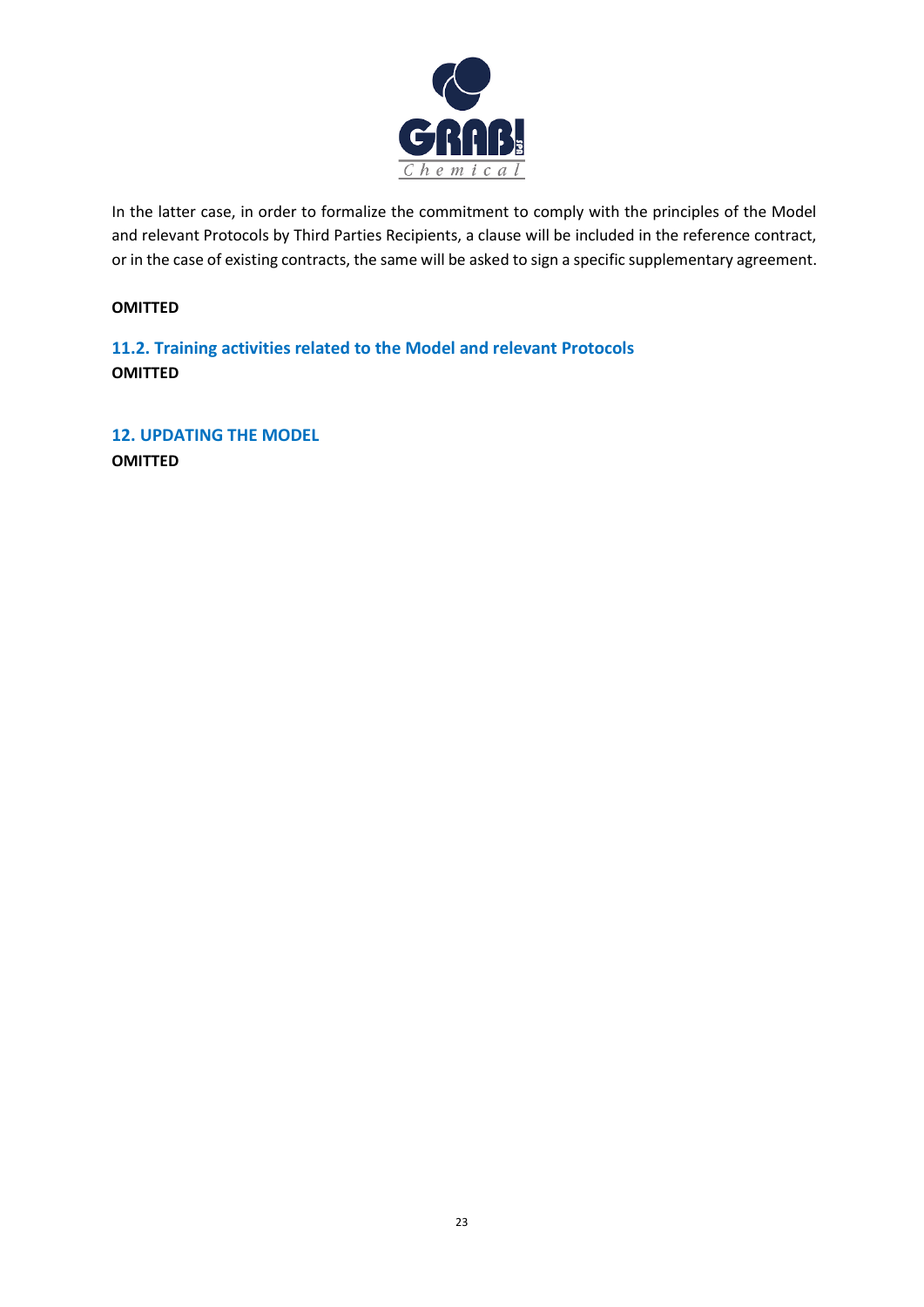

# ANNEX 1: PREDICATE OFFENCES

Below is a summary of the categories of relevant offences pursuant to the Decree from the commission of which the administrative responsibility of the Entity may arise.

As first, Sections 24 and 25 of the Decree establish liability for **offences committed against the Public Administration**, namely:

- fraud against the State or other public body (Article 640, paragraph II, no. 1, Criminal Code);
- aggravated fraud to obtain public funds (Article 640-bis, Criminal Code);
- computer fraud against the State or other public body (Article 640-ter, Criminal Code);
- corruption in the exercise of official functions (Articles 318 and 321, Criminal Code);
- corruption for an act contrary to official duties (Arts. 319 and 321, Criminal Code);
- corruption in judicial proceedings (Articles 319-ter and 321, Criminal Code);
- incitement to bribery (Article 319-quater, Criminal Code);
- inducement to corruption (Article 322, Criminal Code);
- corruption of persons performing a public service (Articles. 320 and 321, Criminal Code);
- embezzlement, extortion, undue induction to give or promise benefits, corruption, incitement to corruption of members of International Courts, European Union Bodies, International Parliamentary Assemblies, International Organizations and of Officials of the European Union and of Foreign States (Article 322-bis, Criminal Code);
- extortion (Article 317, Criminal Code);
- embezzlement to the detriment of the State or other public body (Article 316-bis, Criminal Code);
- misappropriation of contributions, funding or other disbursement by a public body (Article 316-ter, Criminal Code);
- influence peddling (Article 346-bis, Criminal Code);
- fraud in public supplies (Article 356, Criminal Code);
- fraud against the European Agricultural Guarantee Fund and the European Agricultural Fund for Rural Development (Article 2, Law 898/1986);
- embezzlement (Article 314, paragraph 1, Criminal Code);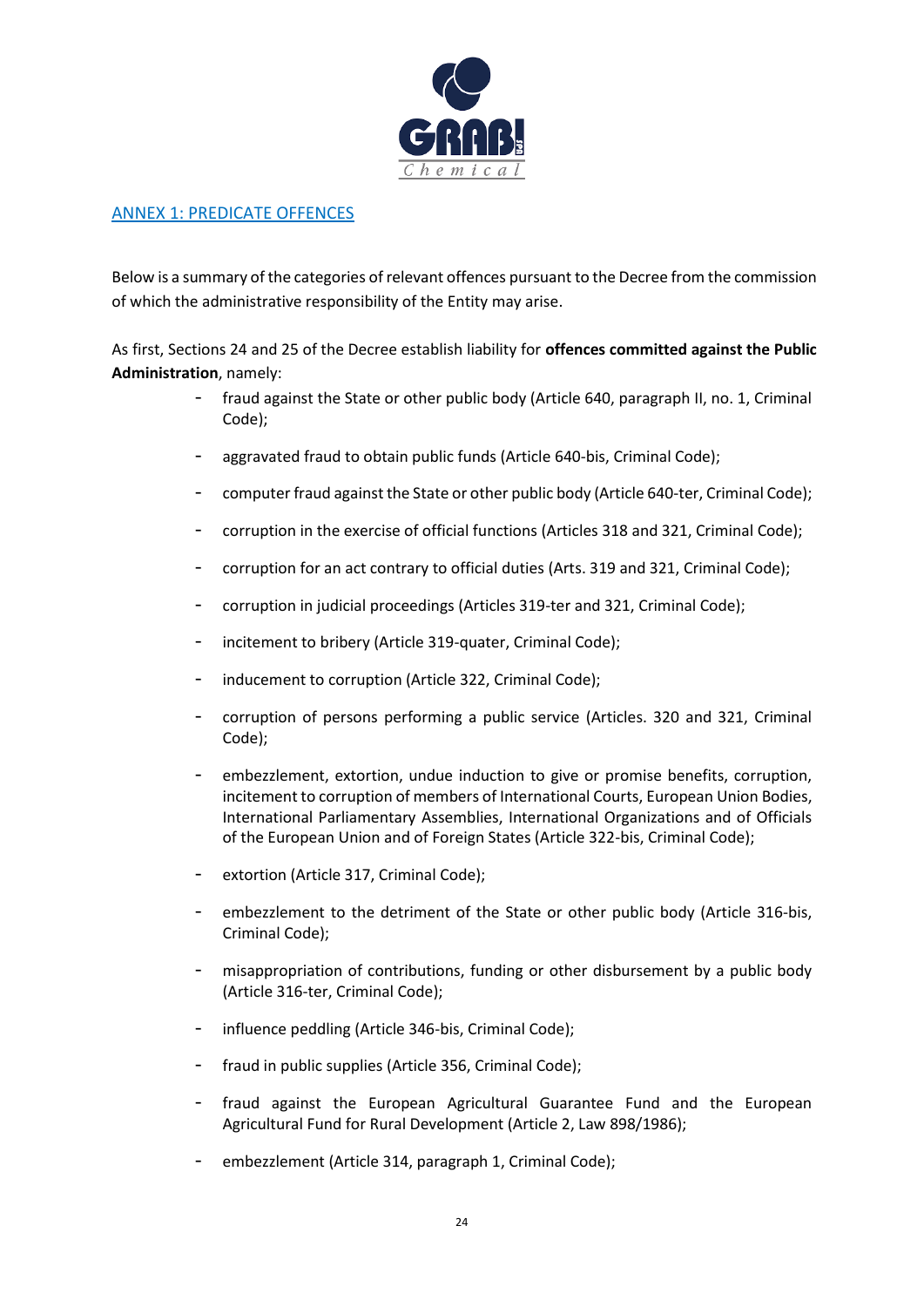

- embezzlement through profit from errors of others (Article 316, Criminal Code);
- abuse of office (Article 323, Criminal Code).

Section 25-bis of the Decree – introduced by Section 6 of Law no. 409 of 23 September 2001 – refers, then, to the **offences of counterfeiting of currency, cards and bearer's coupons issued by Governments or authorised Institutes and revenue stamps**, amended by Legislative Decree no. 125 of 27 July 2016:

- counterfeiting currency, spending and introducing counterfeit currency into the State, by agreement (Article 453, Criminal Code);
- altering currency (Article 454, Criminal Code);
- spending and introducing into the State counterfeit currency, other than by agreement (Article 455, Criminal Code);
- spending counterfeit currency received in good faith (Article 457, Criminal Code);
- counterfeiting of revenue stamps, introducing into the State, purchasing, possessing or putting into circulation counterfeit revenue stamps (Article 459, Criminal Code);
- forgery of watermarked paper in use in order to manufacture public currency/credit notes or revenue stamps (Article 460, Criminal Code);
- producing or possessing watermarks or instruments designed for the counterfeiting of currency, revenue stamps or watermarked paper (Article 461, Criminal Code);
- using forged or altered revenue stamps (Article 464, paragraphs 1 and 2, Criminal Code).

A further important category of offences involving the administrative liability of the Entity are **corporate crimes**, a category governed by Section 25-ter of the Decree, introduced by Legislative Decree no. 61 of 11 April 2002, which identifies the following categories, as amended by Law no. 262 of 28 December 2005, Law no. 190/2012, Law no. 69 of May 27, 2015, Law. No. 38/2017 and by Law no. 3/2019:

- false corporate communications (Article 2621, Civil Code, in its new formulation as provided by Law no. 69 of May 27, 2015);
- false corporate communications of listed companies (Article 2622, Civil Code, in the new formulation provided by Law no. 69/2015);
- minor events ("fatti di lievi entità" Article 2621 bis, Civil Code);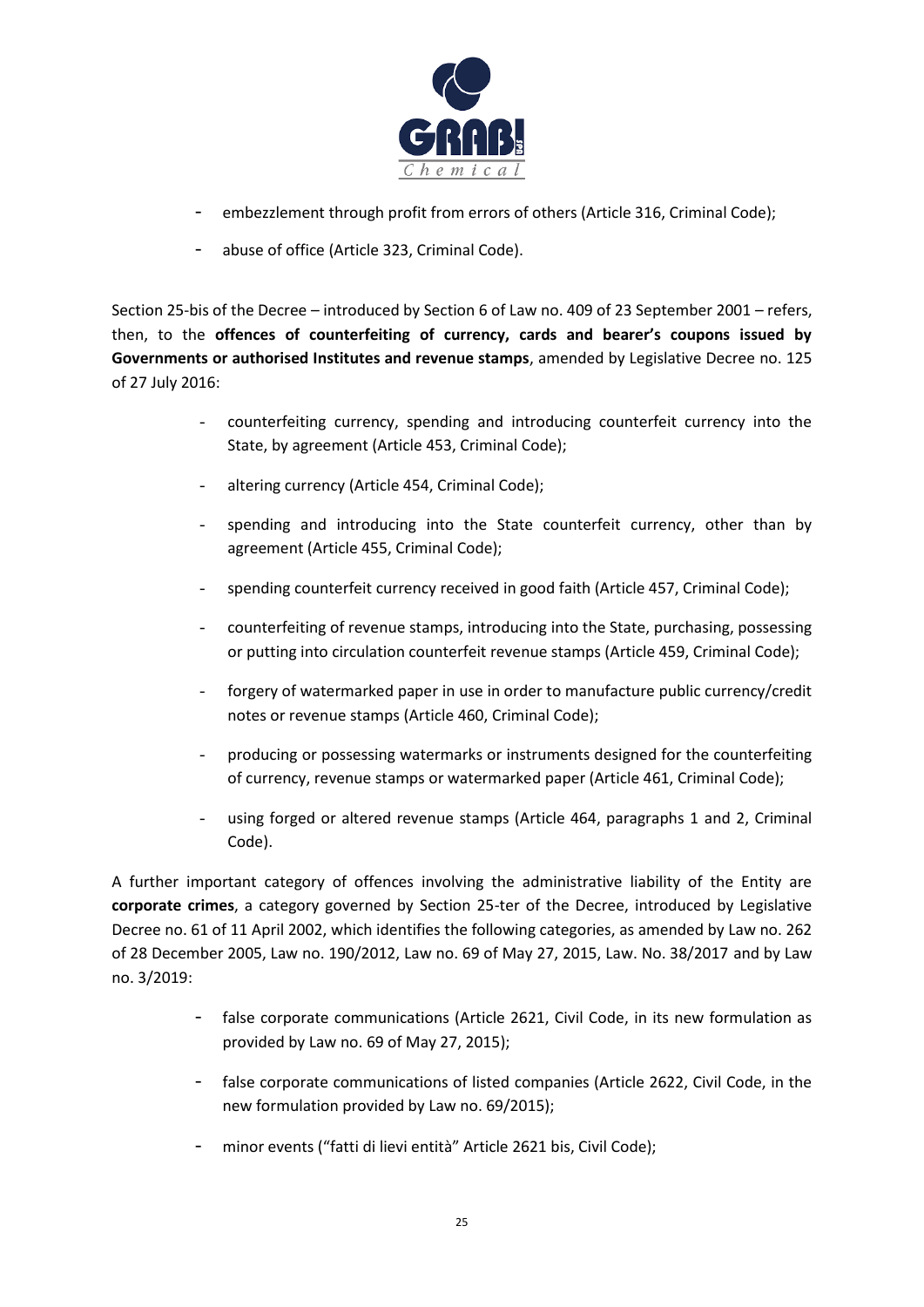

- false statement in a prospectus (Article 2623, Civil Code, repealed by Article 34 of Law no. 262/2005 which, however, introduced Section 173-bis of Legislative Decree no. 58 of 24 February 1998)<sup>5</sup>;
- falsification in reports or communications of audit firms (Article 2624, Civil Code)<sup>6</sup>;
- obstructing auditors in the course of their duties (Article 2625, Civil Code);
- improper refund of contributions (Article 2626, Civil Code);
- illegal distribution of profits and reserves (Article 2627, Civil Code);
- unlawful operations on the shares or quotas of the company or parent company (Article 2628, Civil Code);
- transactions to the detriment of creditors (Article 2629, Civil Code);
- failure to disclose conflicts of interest (Article 2629-bis, Civil Code);
- fictitious formation of capital (Article 2632, Civil Code);
- improper distribution of corporate assets by liquidators (Article 2633, Civil Code);
- **corruption in private sector** (Article 2635, paragraph 3, Civil Code as amended by Law No. 190/2012);
- inducement to corruption among private individuals (Article 2635-bis, Civil Code introduced by the Legislative Decree no. 38/2017);
- exerting unlawful influence on Shareholder Meetings (Article 2636, Civil Code);

<sup>5</sup> Article 2623 of the Civil Code (False statement in a prospectus) has been repealed by Law 262/2005, which reproduced the same offence category by the introduction of Section 173-bis of Legislative Decree no. 58 of 24 February 1998, (hereinafter also the Consolidated Law on Finance (*Testo Unico della Finanza*, TUF). This new criminal law provision is not currently among the offences referred to by Legislative Decree no. 231/2001. One branch of legal scholarship, however, considers that Article 173-bis TUF, though not referred to by Legislative Decree 231/2001, is of relevance to the administrative liability of Entities since it must be deemed to be continuous, from a regulatory point of view, with the previous Article 2623 of the Civil Code. The case law, however, has taken a contrary view - although in relation to the different offence referred to in Article 2624 of the Civil Code (Falsification in reports or communications of audit firms) [see following note] - considering this offence no longer to be a source of liability pursuant to Legislative Decree 231/2001 and relying on the legality of the provisions contained in the Decree. Given the absence of any special ruling on Article 2623, analogous to that which occurred in respect of Article 2624, it has been decided as a precaution to give theoretical consideration to the offence in the Model.

<sup>6</sup> Note that Legislative Decree no. 39 of 27 January 2010, (Implementation of Directive 2006/43/EC on statutory audits of annual accounts and consolidated accounts, which amends EEC Directives 78/660 and 83/349 and repeals EEC Directive 84/253), which entered into force on 7 April 2010, repealed Article 2624 of the Civil Code - Falsification in reports or communications of audit firms - and reinserted this offence category within the aforementioned Legislative Decree no. 39/2010 (Article 27) which, however, is not referred to by Legislative Decree no. 231/2001. The United Chambers of the Supreme Court of Cassation, in its judgment no. 34776/2011, decided that the offence category of falsification in audits already provided for by Article 2624 of the Civil Code can no longer be considered a source of liability for offences committed by Entities, since the aforementioned article was repealed by Legislative Decree no. 39/2010. The Court has highlighted that the legislative intervention which reformed the field of accounting audits was intended to remove offences committed by independent auditors from the sphere of application of Legislative Decree no. 231/2001 and that, therefore, based on the principle of legality that governs it, it had no choice but to conclude that the offence of falsification in audits had, in essence, been abolished.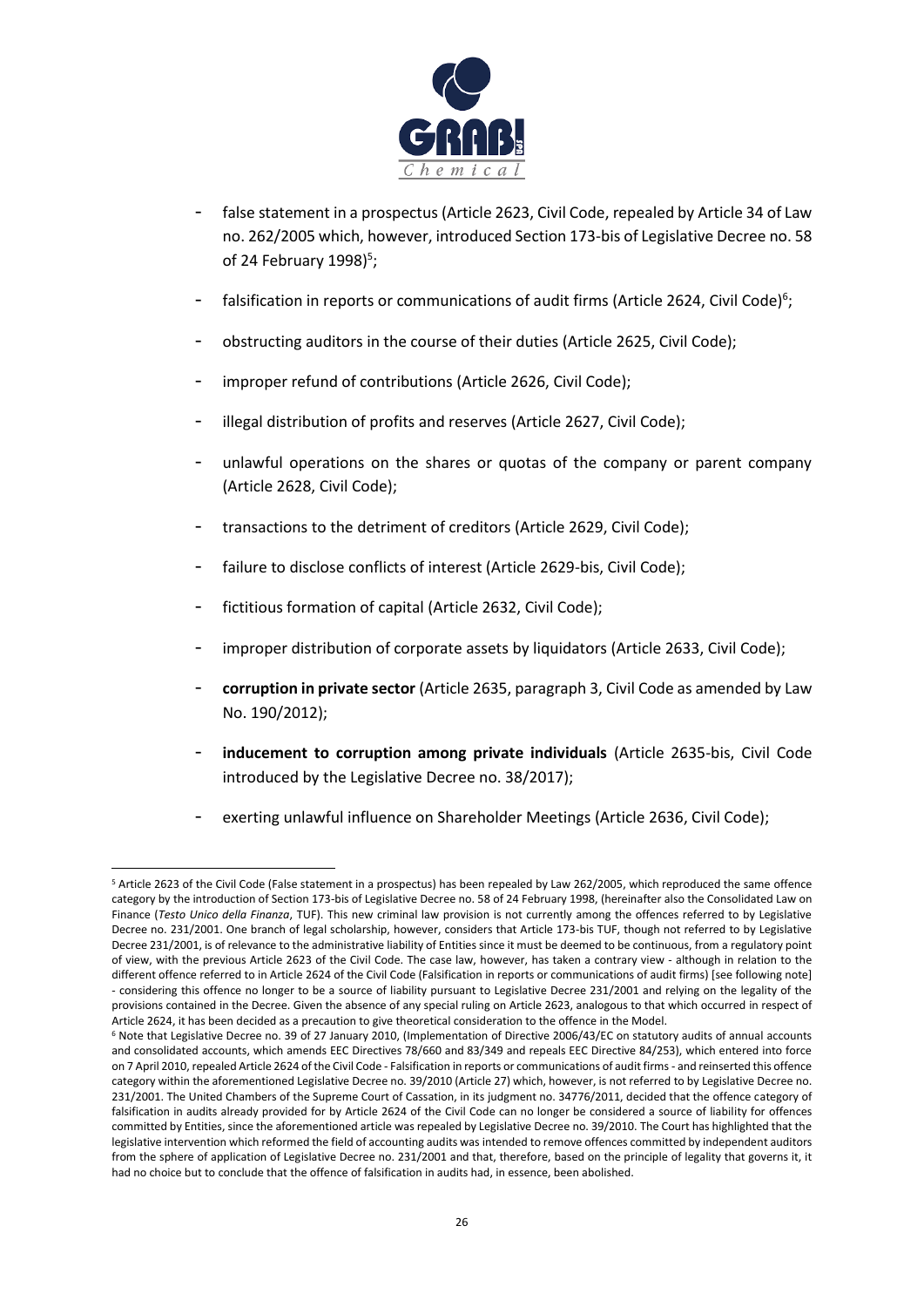

- manipulation of stock market transactions (Article 2637, Civil Code, as amended by Law no. 62 of 18 April 2005);
- hindering public supervisory authorities in the exercise of their functions (Article 2638, Civil Code, as amended by Law no. 62/2005 and by Law no. 262/2005).

The reform did not end there, and Law no. 7 of 14 January 2003 introduced **Section 25-quater**, which further extends the field of application of the administrative liability of Entities to **crimes aimed at terrorism and subversion of the democratic order** provided for by the Criminal Code and by special laws.

Subsequently, Law no. 228 of 11 August 2003, then amended by the Law no. 199/2016, introduced **Section 25-quinques**, by which Entities are liable for the commission of **crimes against persons**:

- reduction to or maintenance in slavery or servitude (Article 600, Criminal Code);
- trade and commerce in slaves (Article 601, Criminal Code);
- purchase and sale of slaves (Article 602, Criminal Code);
- juvenile prostitution (Article 600-bis subsections 1 and 2, Criminal Code);
- juvenile pornography (Article 600-ter, Criminal Code);
- virtual pornography (Article 600-quarter.1 Criminal Code);
- sex tourism involving juvenile prostitution (Article 600-quinquies, Criminal Code);
- possession of pornographic material (Article 600-quater, Criminal Code);
- Illegal labour exploitation (Article 603-bis Criminal Code)
- Soliciting of underage persons (Article 609-undecies Criminal Code).

Law no. 62/2005, (the "*Legge Comunitaria*") and Law no. 262/2005, better known as the "Law on Savings", again expanded the number of offence categories relevant for the purposes of the Decree. **Section 25-sexies** was in fact introduced, relating to the **offences of market abuse:**

- misuse of privileged information (Section 184 of Legislative Decree no. 58/1998);
- market manipulation (Section 185, Legislative Decree no. 58/1998).

Law no. 7 of 9 January 2006, furthermore, introduced **Section 25-quater** of the Decree, which provides for the administrative liability of the Entity in cases of **infibulation** (**female genital mutilation** - Article 583-bis, Criminal Code).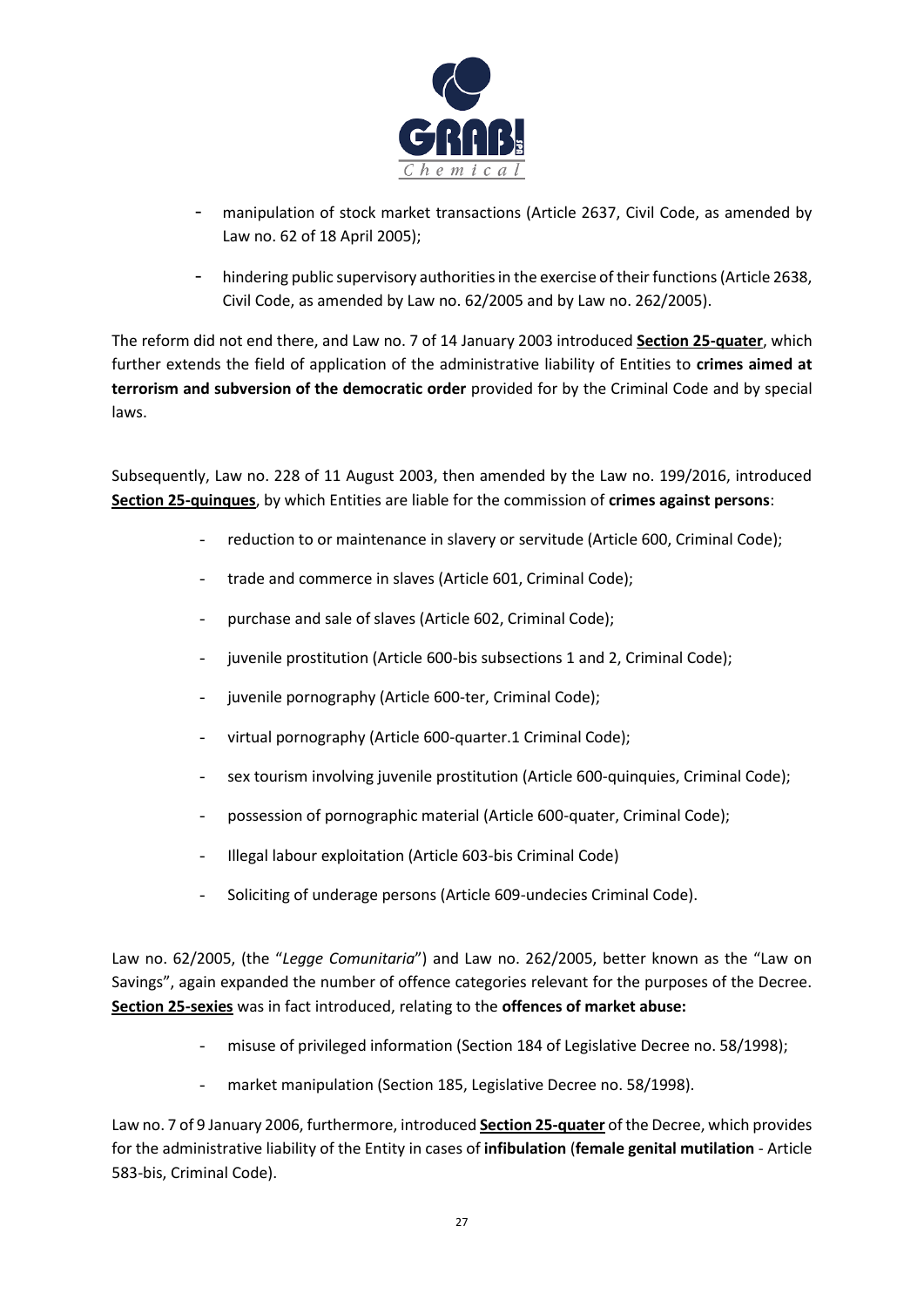

Subsequently, Law no. 146 of 16 March 2006, which ratified the UN Convention and Protocols against transnational organised crime, adopted by the General Assembly on 15 November 2000, and 31 May 2001, provided that Entities would be liable for certain **offences of a cross-border nature**.

Offences are regarded as being cross-border in nature when an organised criminal group is involved and when a term of imprisonment is provided for as punishment amounting to no less than 4 years, and when - in terms of the location of the offence- the offence is committed in more than one State; it is committed in one State, but has substantial effects in another State; it is committed in one State, but a substantial part of its preparation or planning or management or control occurs in another State; it is committed in one State, but an organised criminal group is involved in that State which is engaged in criminal activities in more than one State.

The following are the offences in question:

- criminal association (Article 416, Criminal Code);
- mafia-type criminal association (Article 416-bis, Criminal Code);
- criminal association aimed at smuggling tobacco processed abroad (Section 291 quarter, Presidential Decree no. 43 of 23 January 1973);
- association for the purpose of illicit trafficking in narcotics or psychotropic substances (Section 74, Presidential Decree no. 309 of 9 October 1990);
- smuggling of migrants (Section 12, paragraphs 3, 3-bis, 3-ter and 5, Legislative Decree no. 286 of 25 July 1998);
- obstruction of justice, taking the form of inducement not to make statements, or to make false statements to the judicial authorities, and aiding and abetting (Article 377 bis and 378, Criminal Code).

The Italian Legislator updated the Decree by means of Law no. 123 of 3 August 2007 and, subsequently, through Legislative Decree no. 231 of 21 November 2007.

**Section 25-septies** of the Decree was introduced by Law no. 123/2007, subsequently replaced by Legislative Decree no. 81 of 9 April 2008, which provides for the liability of Entities for the offences of **manslaughter and serious or grievous injury committed in violation of workplace health and safety rules**:

- manslaughter (Article 589, Criminal Code), with breach of accident prevention and workplace health and safety rules;
- unpremeditated bodily harm (Article 590, paragraph 3, Criminal Code), with breach of accident prevention and workplace health and safety rules.

Legislative Decree no. 321/2007 introduced Section 25-octies of the Decree, by which the Entity is responsible for the commission of the offences of **handling stolen goods** (Article 648, Criminal Code),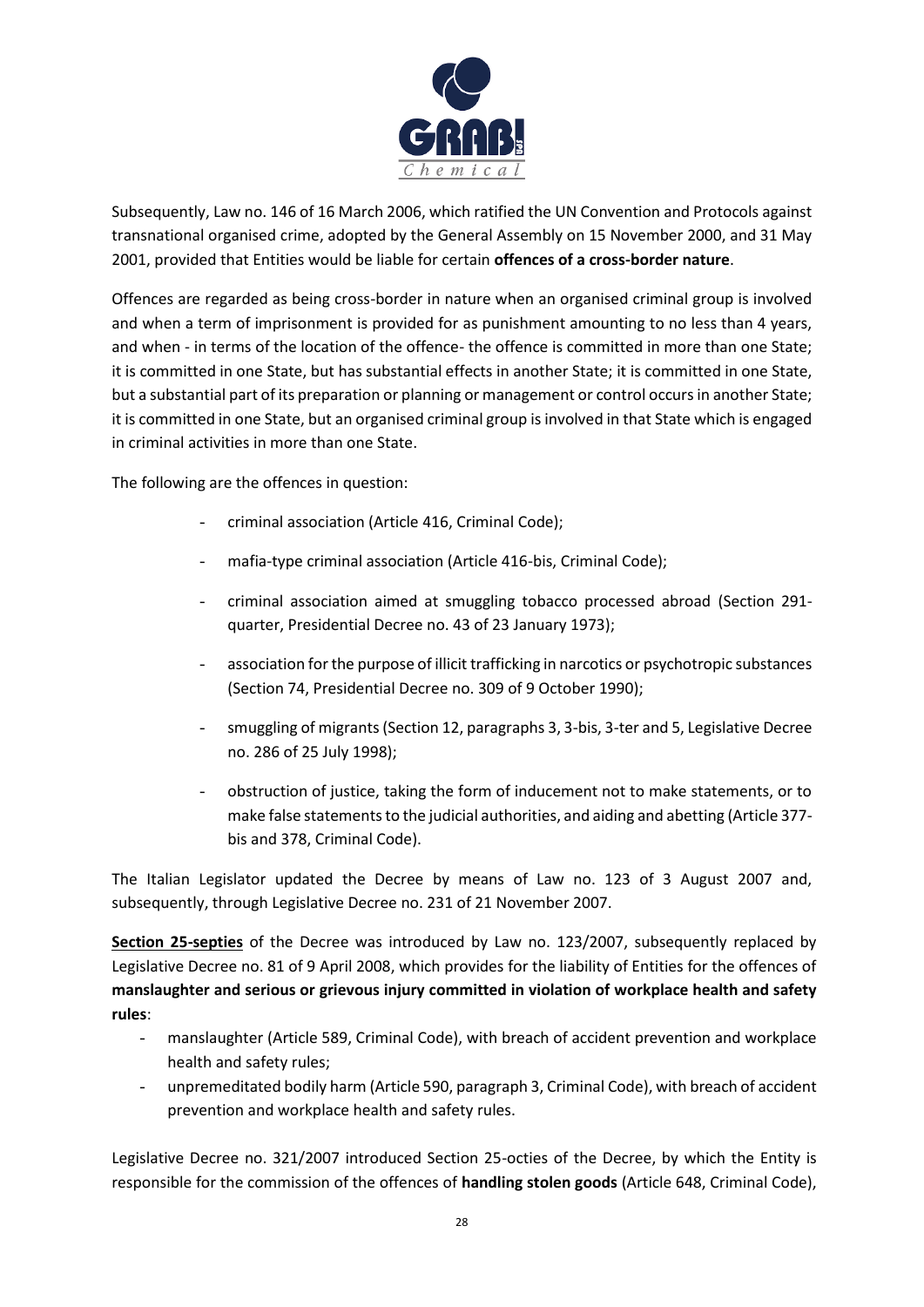

**money laundering** (Article 648-bis, Criminal Code) and **use of money, goods or benefits of illicit origin** (Article 648-ter, Criminal Code).

Moreover, Law no. 186 of December 15, 2014, containing "*Provisions on the emersion and return of capital held abroad as well as for the strengthening of the fight against tax evasion. Provisions on selfmoney laundering*", introduced the new offence of **self-money laundering** (Article 648-ter 1 of the Italian Criminal Code) and, at the same time, established an increase in the penalties provided for the offence of money laundering and use of money, goods or other benefits of illicit origin.

Law no. 48 of 18 March 2008, introduced Section 24-bis of the Decree, which extends the liability of Entities to a number of so-called **computer crimes**:

- unauthorised access to a computer or electronic communications system (Article 615-ter, Criminal Code);
- unlawful tapping, obstruction or interruption of computer or electronic communications (Article 617-quater, Criminal Code);
- installation of equipment designed to tap, obstruct or interrupt computer or electronic communications (Article 617-quinquies, Criminal Code);
- damaging computer information, data or programs (Article 635-bis, Criminal Code);
- damaging computer information, data or programs used by the State or other public bodies or which are provided as a public service (Article 635-ter, Criminal Code);
- damaging computer or electronic communications systems (Article 635-quater, Criminal Code);
- damaging computer or electronic communications systems provided as a public service (Article 635-quinquies, Criminal Code);
- unauthorised holding and distribution of access codes to computer or electronic communications systems (Article 615, Criminal Code);
- distribution of equipment, devices or computer programs designed to damage or interrupt a computer or electronic communications system (Article 615-quinquies, Criminal Code);
- violation of rules concerning the National Perimeter of cybersecurity ("*Perimetro di sicurezza nazionale cibernetica*") (Article 1, paragraph 11, Decree no. 105 of 21 September 2019);
- electronic documents (Article 491-bis, Criminal Code).

The aforementioned provision (Article 491-bis, Criminal Code: *"if any of the acts of falsification provided for by this section relates to a public electronic document of probative value, the provisions of this section relating to public documents, respectively, will be applicable")* extends the provisions relating to falsification in an official document to acts of falsification in an electronic document; the following are the offences referred to:

- material falsification (*falsità materiale*) by a public official in official documents (Article 476, Criminal Code);
- material falsification (*falsità materiale*) by a public official in certificates or administrative authorisations (Article 477, Criminal Code);
- material falsification (*falsità materiale*) by a public official in certified copies of official or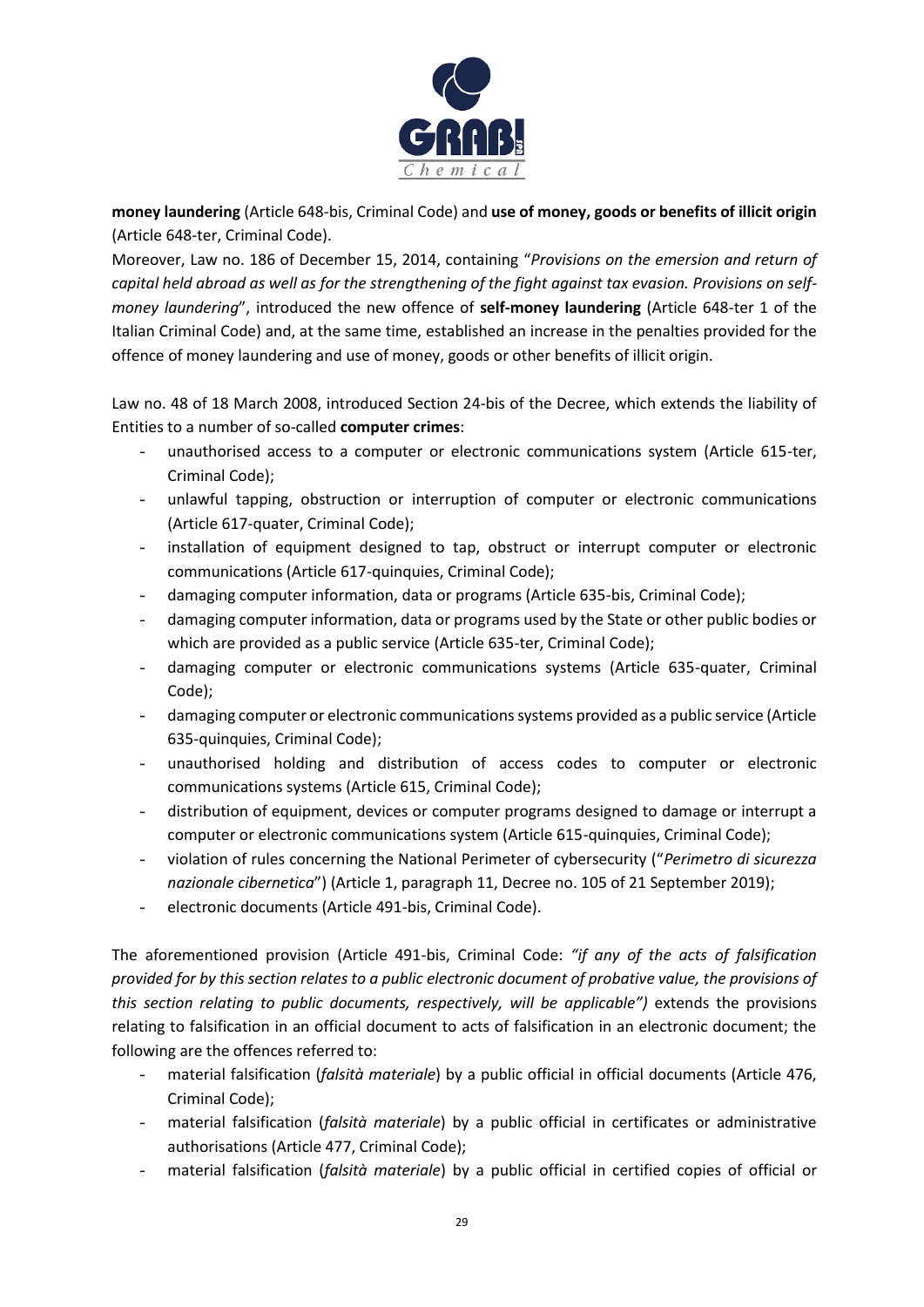

private documents and in certificates attesting to the content of documents (Article 478, Criminal Code);

- false statement by a public official in official documents (Article 479, Criminal Code);
- false statement by a public official in certificates or in administrative authorisations (Article 480, Criminal Code);
- false statement in certificates by persons performing an essential public service (Article 481, Criminal Code);
- material falsification (*falsità materiale*) committed by a private individual (Article 482, Criminal Code);
- false statement by a private individual in an official document (Article 483, Criminal Code);
- falsification in register entries and notifications (Article 484, Criminal Code);
- falsification in a signed blank sheet. Public instrument (Article 487, Criminal Code);
- other acts of falsification in a signed blank sheet. Applicability of the provisions on material falsification (Article 488, Criminal Code);
- use of false documents (Article 489, Criminal Code);
- suppression, destruction and concealment of authentic instruments (Article 490, Criminal Code);
- authenticated copies that lawfully take the place of missing originals (Article 492, Criminal Code);
- falsification by public officials providing a public service (Article 493, Criminal Code);
- computer fraud by persons providing electronic signature certification services (Article 640 quinquies, Criminal Code).

Law no. 94 of 15 July 2009, containing provisions on public safety, introduced Section 24-ter and, hence, the liability of Entities for the commission of **organised crimes<sup>7</sup>** :

- criminal association for the purpose of reduction to slavery, trafficking in human beings or purchase or sale of slaves (Article 416, paragraph 6, Criminal Code);
- mafia-style criminal association (Article 416-bis Criminal Code);
- political-mafia electoral exchange (Article 416-ter, Criminal Code);
- kidnapping for ransom (Article 630, Criminal Code);
- crimes committed by exploiting conditions of subjugation and the code of silence arising from the existence of mafia-style conditioning; association aimed at illegal trafficking of narcotic or psychotropic substances (Section 74, Presidential Decree no. 309 of 9.10.1990);
- criminal offences of illegal manufacture, introduction into the State, offer for sale, sale, possession and transport to a public place or place open to the public of weapons of war or similar or parts thereof, of explosives, of illegal weapons as well as common firearms (Article 407, paragraph 2, letter a) no. 5 of the Code of Criminal Procedure).

Law no. 99 of 23 July 2009, containing rules in the area of the development and internationalisation of

<sup>&</sup>lt;sup>7</sup> Previous to this, organised criminal offences were relevant for the purposes of the Decree only if they had a cross-border dimension.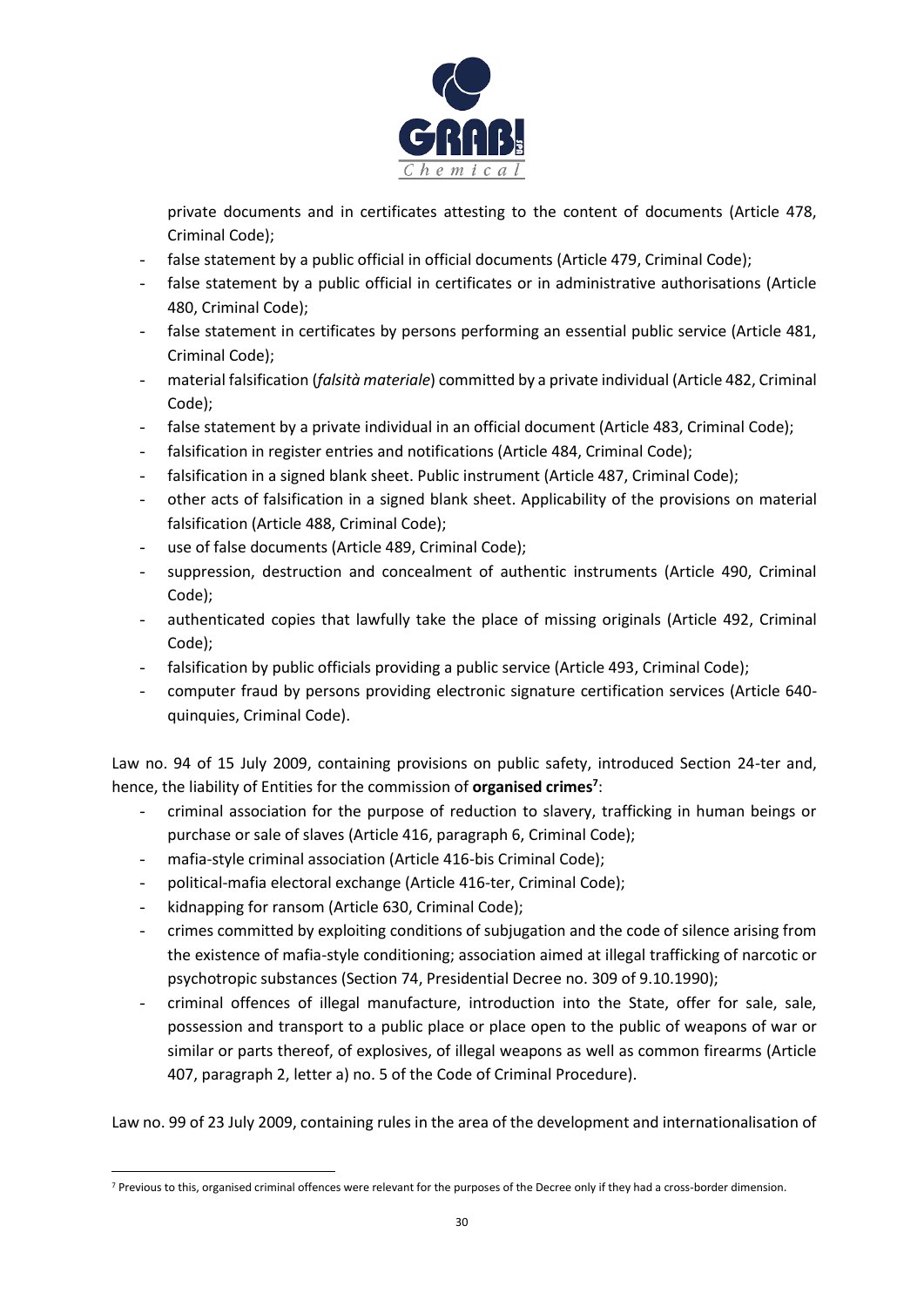

companies, as well in the energy field, has expanded the offence categories of forgery provided for by Section 25-bis of the Decree, adding a number of offences which safeguard **industrial property**, namely:

- forgery, alteration or use of trademarks or distinguishing marks or patents, models and designs (Article 473, Criminal Code);

- introduction into the State and trade in products with false signs (Article 474, Criminal Code). The same legislative intervention introduced Section 25-bis 1, whose aim was to establish the liability of Entities for **crimes against industry and commerce** as well as Section 25-novies, having the same purpose in relation to **copyright offences.**

Regarding the former, the following offences are of relevance:

- Disrupting the freedom of industry or trade (Article 513, Criminal Code);
- Unfair competition with threats or violence (Article 513-bis, Criminal Code);
- Fraud against national industries (Article 514, Criminal Code);
- Fraudulent trading (Article 515, Criminal Code);
- Sale of non-genuine food as genuine (Article 516, Criminal Code);
- Sale of industrial products with misleading signs (Article 517, Criminal Code);
- Manufacture and sale of goods produced by usurping industrial property rights (Article 517 ter, Criminal Code);
- Infringement of geographical indications or designations of origin for food products (Article 517-quater Criminal Code);

With reference to copyright protection, the following provisions are of relevance: Section 171, first paragraph, letter a-bis), and third paragraph, 171-bis, 171-ter, 171-septies and 171-octies of Law no. 633 of 22 April 1941.

Moreover, Section 4 of Law no. 116 of 3 August 2009 introduced **Section 25-decies**, whereby the Entity is liable for the offence provided for by Article 377-bis of the Criminal Code, namely **inducement not to make statements, or to make false statements to the judicial authorities.**

Subsequently, Legislative Decree 121/2011 introduced into the Decree a new provision, **Section 25 undecies**, which extended the administrative liability of Entities to so-called **environmental offences,**  namely to two offences recently introduced in the Criminal Code (Articles 727-bis and 733-bis of the Criminal Code) and also to a series of offence categories already provided for by the so-called Environmental Code (Legislative Decree 152/2006) and by other special provisions safeguarding the environment (Law no. 150/1992, Law no. 549/1993, Legislative Decree no. 202/2007). Moreover, the **Law No. 68, dated May 22nd, 2015,** entered into force since May 29th, 2015 introduced the Chapter VI-bis in Book II of the Criminal Code, named "**Crimes against environment**". Signally the new crimes against environment, relevant also according to the Decree, are:

- Article 452 bis of the Criminal Code: environmental pollution;
- Article 452 quarter of the Criminal Code: environmental disaster;
- Article 452 quinquies of the Criminal Code: crimes against environment committed with negligence;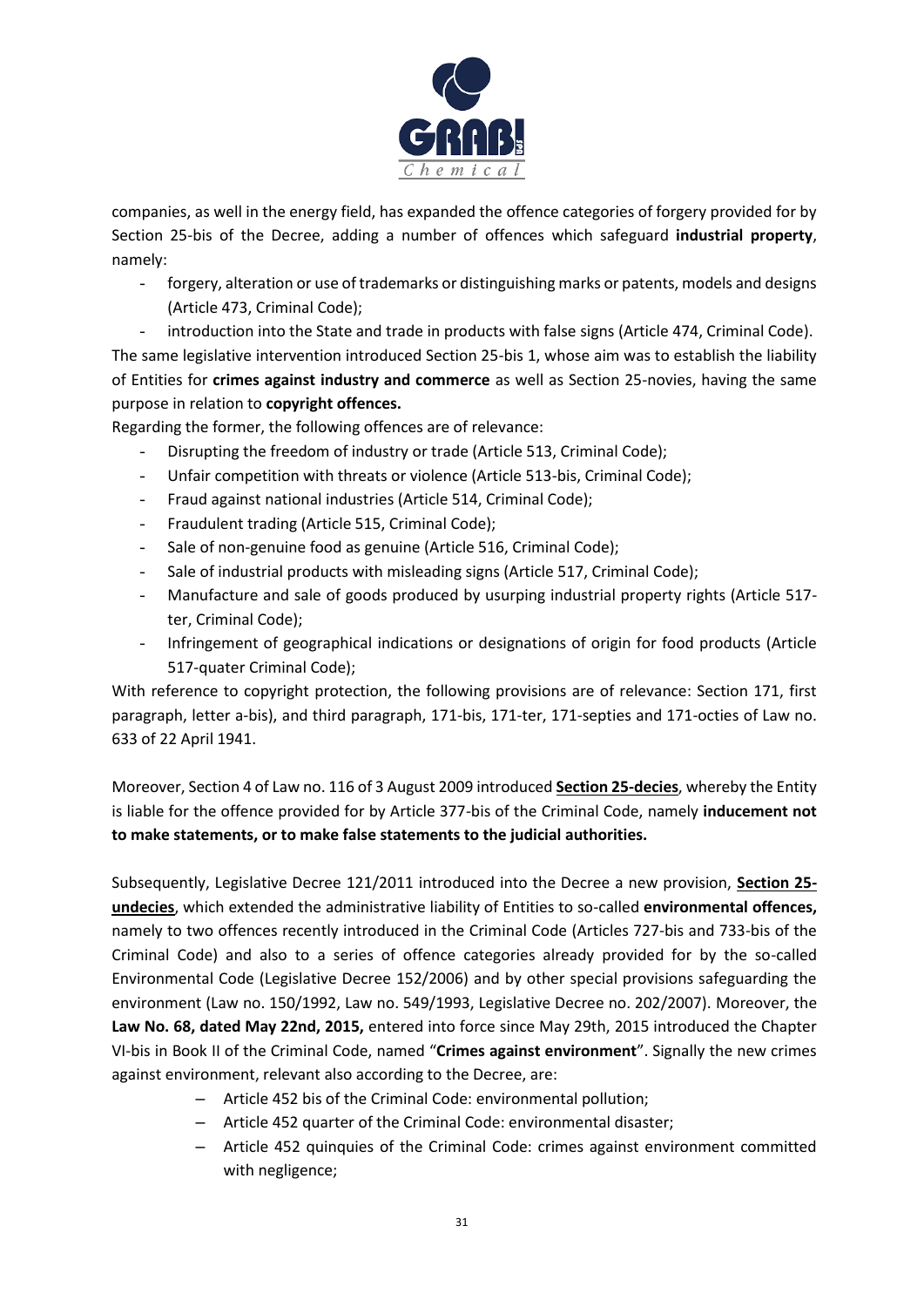

- Article 452 sexies of the Criminal Code: traffic and leave of highly radioactive materials;
- Article 452 octies of the Criminal Code: aggravating circumstances.

Legislative Decree no. 21/2018, concerning "*Provisions implementing the delegated principle of code reservation in criminal matters pursuant to article 1, paragraph 85, letter q), of Law no. 103 of June 23,*  2017", repealed article 260 of Legislative Decree 152/2016 by introducing a provision of similar content in the Criminal Code, article 452-quaterdecies (*Activities organized for the illegal trafficking of waste*).

Moreover, Legislative Decree 109/2012 was enacted in implementation of EC Directive 2009/52 which, *inter alia*, sanctioned the inclusion of **Section 25-duodecies**, providing as follows: "*Use of third-country nationals with irregular stay permit – in relation to the commission of the criminal offence referred to in Section 22, paragraph 12-bis of Legislative Decree no. 286 of 25 July 1998, committed by an employer who employs foreign workers without a stay permit: in this case, the Entity is punishable by a fine between 100 and 200 quotas, up to the limit of € 150,000*".

Law no. 161/2017, entered into force on 19 November 2017, which has reformed the Anti-Mafia Code (Legislative Decree no. 159/2011), has amended the **Article 25-duodecies** of the Decree through the introduction of three new paragraphs, which provides two new offences relating to illegal immigration respectively provided by art. 12 paragraphs 3, 3 bis, 3-ter, and in art. 12, paragraph 5, of the *Testo unico sull'immigrazione* (Legislative Decree 286/1998). In particular:

- $\triangleright$  paragraph 1-bis establish that the Entity is punishable by a fine between 400 and 1000 quotas for the crime of transportation of irregular foreigners in the territory of the State, provided by the art. 12 – paragraphs 3, 3 bis and 3-ter of Legislative Decree 286/1998;
- $\triangleright$  paragraph 1-ter establish that the Entity is punishable by a fine between 100 and 200 quotas in relation to the crime of facilitation of illegal residence of foreign nationals in the territory of the State, provided by Art. 12, paragraph 5, Legislative Decree no. 286/1998;
- $\triangleright$  in case of conviction for the new offences introduced in paragraphs 1 bis and 1 ter of the same article, paragraph 1-quater establish the application of a disqualification penalties provided by art. 9, paragraph 2 of the Decree for not less than one year.

With this regulatory amendments, the Legislator has therefore extended the catalogue of predicate offences relevant for the purposes of the Decree, establishing the Entity's liability for crimes related to the conduct of those who **manage, organize, finance, carry out the transport of the foreigners in Italy or promote their permanence in order to obtain an unfair profit from such foreigner's illegal status.** 

Article 5, paragraph 2, of Law no. 167 of 20 November 2017 (2017 European Law) introduced **Article 25 terdecies** into the Decree extending corporate liability to the crimes of **racism and xenophobia**  provided for under Article 3, paragraph 3-bis, of Law no. 654 of 13 October 1975. This provision punishes instigation and incitement – carried out in such a way that there is an actual danger of spread – based in whole or in part on denial, serious minimization or apologia of the Shoah or crimes of genocide, crimes against humanity and war crimes, as defined by Articles 6, 7 and 8 of the Statute of the International Criminal Court, ratified under Law No. 232 of July 12, 1999.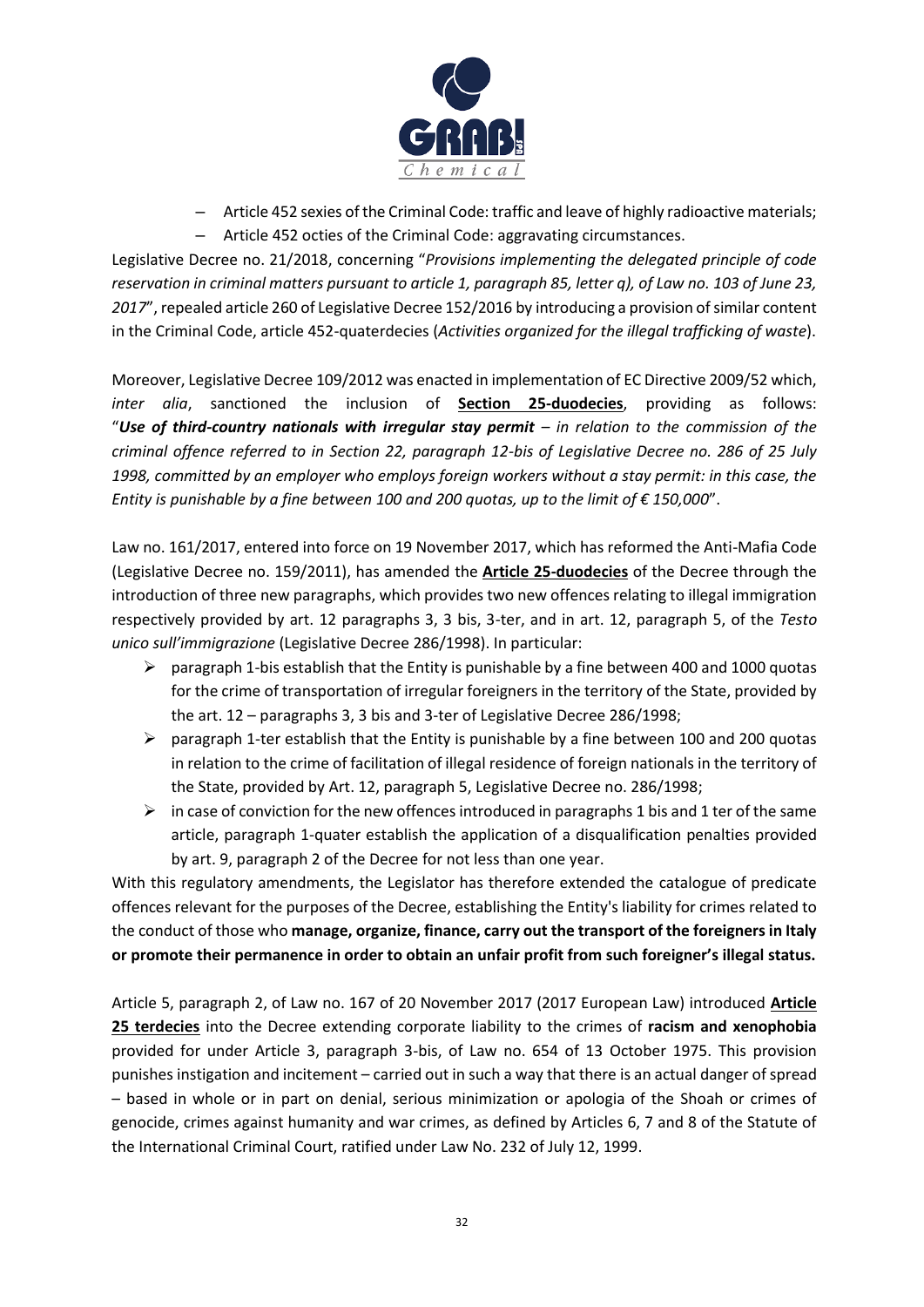

Law no. 39 of May 3, 2019 implementing the Council of Europe Convention on the Manipulation of Sports Competitions introduced (see article 5, paragraph 1) **Article 25 quaterdecies**, which provides for the liability of entities in case of commission of the crimes of fraud in sports competitions and abusive exercise of gaming or betting activities – referred to respectively in articles 1 and 4 of Law no. 401 of December 13, 1989.

With reference to computer crimes, Decree Law no. 105 of September 21, 2019, containing Urgent provisions on the national cybersecurity perimeter, converted, with amendments, into Law no. 133 of November 18, 2019, inserted, in paragraph 3 of Article 24 bis of the Decree, the words "*and the crimes referred to in Article 1, paragraph 11, of Decree Law no. 105 of September 21, 2019*". As a consequence, the liability of entities is now provided for in the case that – In order to obstacle or condition the related proceedings or inspection and supervision activities – the company provides information, data or factual elements that are not true, relevant for (i) the updating of the lists of the networks information systems and IT services, (ii) for the communications required in cases of allocation of supplies of ICT goods, systems and services to be used on the networks, or (iii) for the performance of inspection and supervision activities, or fails to communicate such information, data or factual elements within the terms provided for by the same Decree Law no. 105/2019.

Law no. 157 of 19 December 2019, which converted with amendments Law Decree no. 124 of 26 October 2019, containing "*Urgent provisions on tax matters and for unfailing needs*", introduced into the Decree **Article 25-quinquiesdecies**, rubric "*Tax Offences*", which provides for the application of the following sanctions to the entity:

- ➢ for the crime of **fraudulent declaration through the use of invoices or other documents for non-existent transactions** pursuant to Article 2, paragraph 1 of Legislative Decree 74/2000, a fine of up to 500 shares. A reduced sanction (up to 400 quotas) is instead provided for the hypotheses referred to in the newly introduced paragraph 2-bis of the aforesaid regulation (i.e. where the amount of the fictitious passive elements is less than 100,000 euro);
- ➢ for the crime of **fraudulent declaration by means of other devices** pursuant to Article 3 of Legislative Decree 74/2000, the monetary sanction up to 500 quotas;
- ➢ for the offence of **issuing invoices or other documents for non-existent transactions** pursuant to Article 8, paragraph 1 of Legislative Decree 74/2000, the monetary sanction up to 500 quotas. A reduced sanction (up to 400 quotas) is instead provided for the cases referred to in the newly introduced paragraph 2-bis of the aforesaid regulation (i.e. where the amount not corresponding to the true amount indicated in the invoices or documents per tax period is less than 100,000 euro);
- ➢ for the crime of **concealment or destruction of accounting documents** pursuant to Article 10 of Legislative Decree 74/2000, the monetary sanction up to 400 quotas;
- ➢ for the crime of **fraudulent deduction from the payment of taxes** pursuant to Article 11 of Legislative Decree 74/2000, the monetary sanction up to 400 quotas.

Article 25 quinquiesdecies was then amended by Legislative Decree no. 75 of 14 July 2020, which -